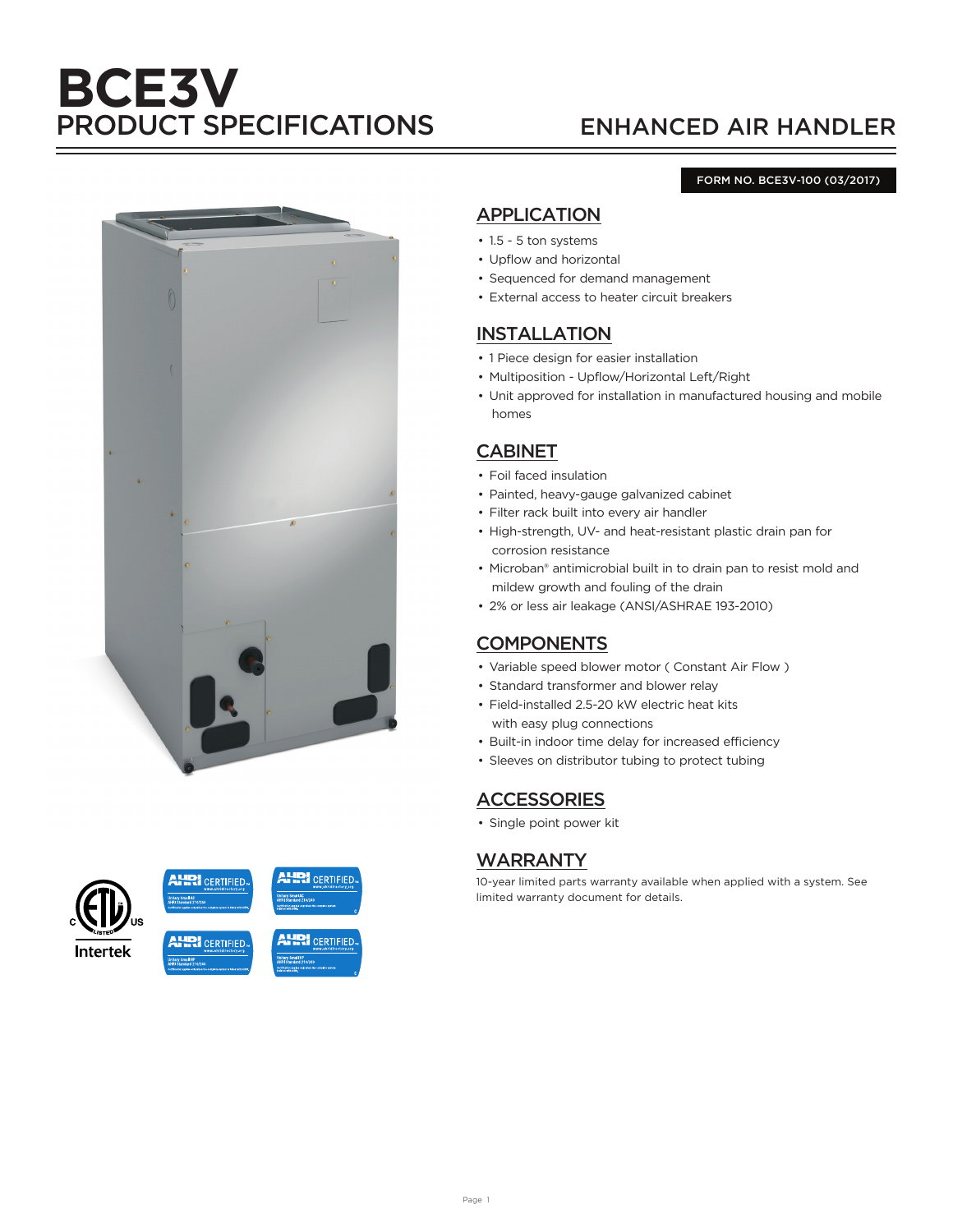

### **PHYSICAL**

| Model    |                | Max. Elec.<br>Heat |                                   | <b>Filter Size</b> | Motor    |                    | Refrigerant<br>Connection (IDS) |                 | <b>Installed</b> | Weight |
|----------|----------------|--------------------|-----------------------------------|--------------------|----------|--------------------|---------------------------------|-----------------|------------------|--------|
|          | Volts/Hz/Phase | Available<br>(kW)  | <b>Tranformer Size &amp; Type</b> | (in.)              | Size(HP) | <b>Blower Size</b> | <b>Suction</b><br>(in.)         | Liquid<br>(in.) | <b>TXV Size</b>  | (lbs.) |
| BCE3M18V | 208-230/60/1   | 7.5kW              | 40 VA Class 2                     | 12 X 20            | 1/2      | 9x6                | 3/4                             | 3/8             | HTXV01           | 105    |
| BCE3M24V | 208-230/60/1   | 10 <sub>k</sub> W  | 40 VA Class 2                     | 15 X 20            | 1/2      | 9x6                | 3/4                             | 3/8             | H4TXV01          | 123    |
| BCE3M30V | 208-230/60/1   | 15kW               | 40 VA Class 2                     | 15 X 20            | 1/2      | $10\times8$        | 7/8                             | 3/8             | H4TXV01          | 126    |
| BCE3M36V | 208-230/60/1   | 15kW               | 40 VA Class 2                     | 18 X 20            | 1/2      | $10\times8$        | 7/8                             | 3/8             | H4TXV02          | 161    |
| BCE3M42V | 208-230/60/1   | 15kW               | 40 VA Class 2                     | 18 X 24            | 3/4      | $12\times8$        | 7/8                             | 3/8             | H4TXV03          | 163    |
| BCE3M48V | 208-230/60/1   | 20kW               | 40 VA Class 2                     | 18 X 24            |          | $12\times9$        | 7/8                             | 3/8             | H4TXV03          | 186    |
| BCE3M60V | 208-230/60/1   | 20kW               | 40 VA Class 2                     | 18 X 24            |          | $12\times9$        | 7/8                             | 3/8             | H4TXV03          | 186    |

### **INSTALLTION CLEARANCES WITH ELECTRIC HEAT**

| <b>CABINET</b>                        | $0$ inch $(0$ mm $)$      |
|---------------------------------------|---------------------------|
| TO PLENUM                             | O inch (Omm)              |
| TO OUTLET DUCT WITHIN 3 FEET (914 MM) | $0$ inch $(0$ mm $)$      |
| <b>FLOOR</b>                          | $0$ inch $(0 \text{ mm})$ |
| SERVICE / MAINTENANCE                 | See Note #1               |

*Note - If cabinet depth is more than 24 inches (610mm), allow a minimum of the cabinet depth plus 2 inches (51 mm).*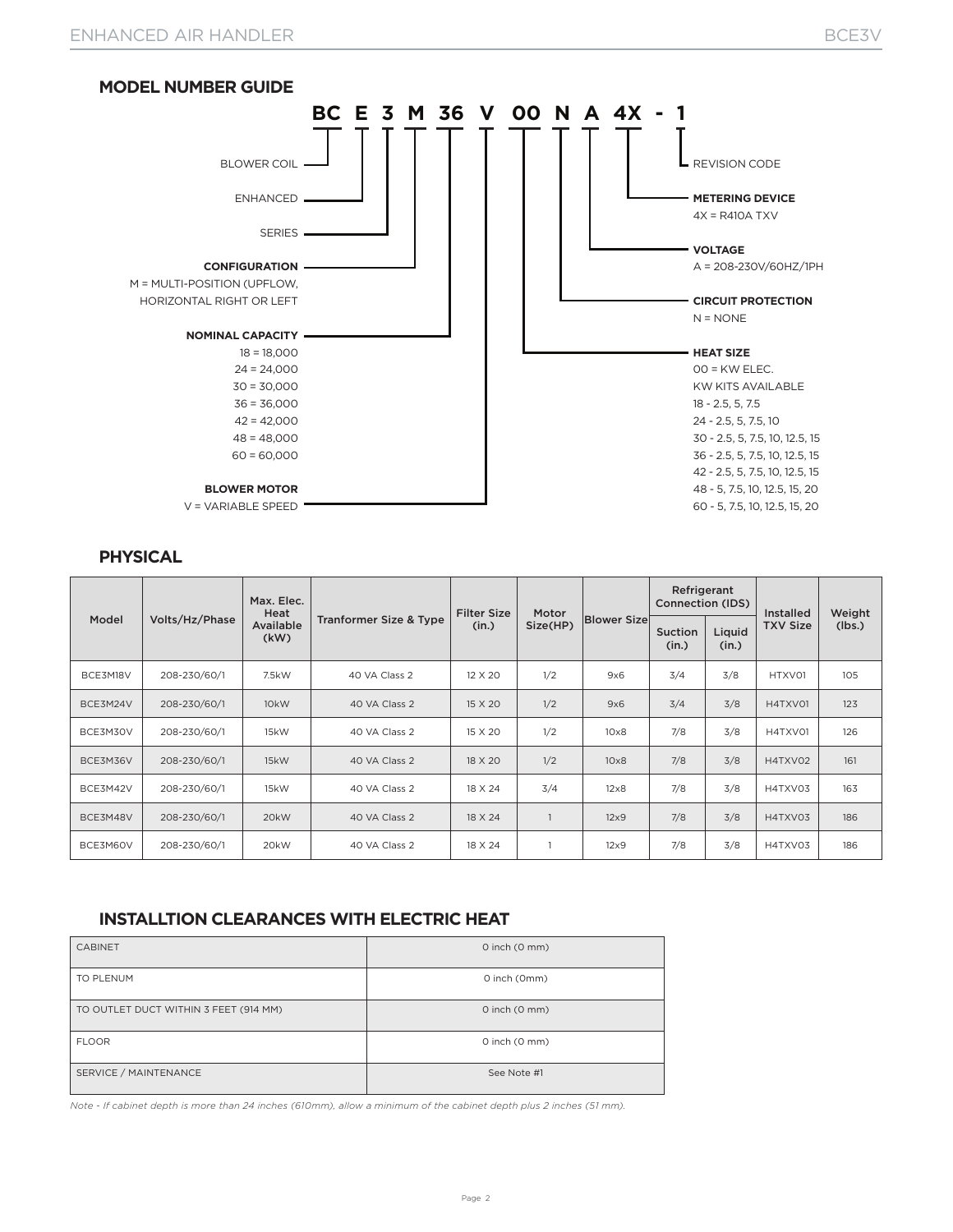

|           | 018        |     | 024        |      | 030        |      | 036        |      | 042        |      | 048-060    |      |
|-----------|------------|-----|------------|------|------------|------|------------|------|------------|------|------------|------|
| Dimension | in.        | mm  | in.        | mm   | in.        | mm   | in.        | mm   | in.        | mm   | in.        | mm   |
| А         | 38         | 965 | $40 - 1/2$ | 1029 | 43         | 1092 | 48         | 1219 | 48         | 1219 | $52 - 1/2$ | 1334 |
| B         | 15         | 381 | $18 - 1/2$ | 470  | $18 - 1/2$ | 470  | $21 - 7/8$ | 556  | $21 - 7/8$ | 556  | $21 - 7/8$ | 556  |
| c         | 22         | 559 | 22         | 559  | 22         | 559  | 22         | 559  | $26 - 1/4$ | 667  | $26 - 1/4$ | 667  |
| D         | 13         | 330 | $16 - 1/2$ | 419  | $16-1/2$   | 419  | $19 - 7/8$ | 505  | $19 - 7/8$ | 505  | $19 - 7/8$ | 505  |
| Е         | $14 - 1/2$ | 368 | $14 - 1/2$ | 368  | $14 - 1/2$ | 368  | $14 - 1/2$ | 368  | $18 - 3/4$ | 476  | $18 - 3/4$ | 476  |
| F         | 8          | 203 | 8          | 203  | 8          | 203  | 8          | 203  | $9 - 1/4$  | 235  | $9 - 1/4$  | 235  |
| G         | $5 - 5/8$  | 143 | $5 - 5/8$  | 143  | $5 - 5/8$  | 143  | $5 - 5/8$  | 143  | $4 - 1/2$  | 114  | $4 - 1/2$  | 114  |
| н         | $12 - 3/4$ | 324 | $16 - 1/4$ | 413  | $16 - 1/4$ | 413  | $19 - 5/8$ | 498  | $19 - 5/8$ | 498  | $19 - 5/8$ | 498  |
| J         | $20 - 3/8$ | 518 | $20 - 3/8$ | 518  | $20 - 3/8$ | 518  | $20 - 3/8$ | 518  | $24 - 5/8$ | 625  | $24 - 5/8$ | 625  |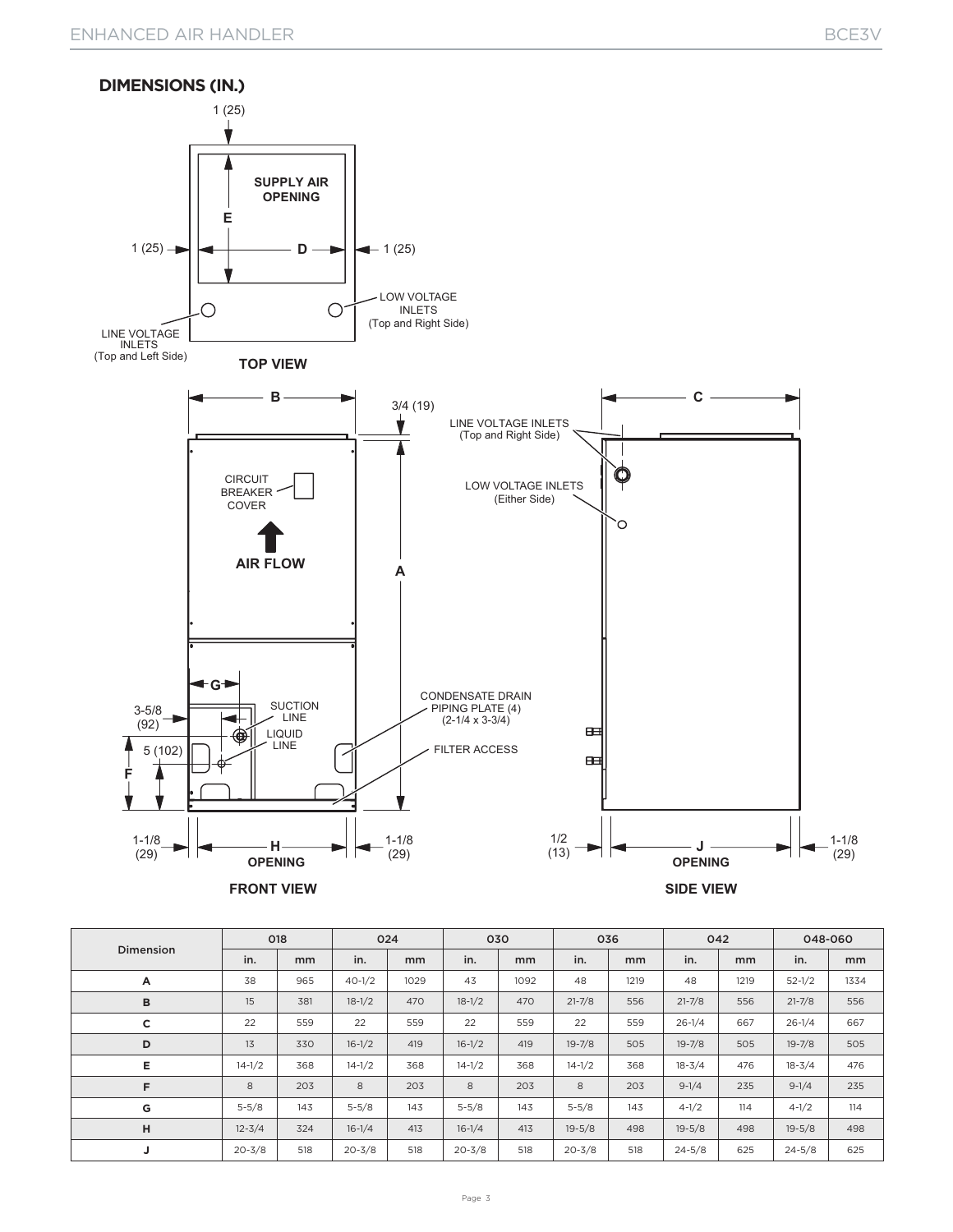### **ELECTRICAL**

|          | Elec. Heating    | Cap.             |                       |                          | Min. Circuit Ampacity    |                          |                              |                         | <b>Circuit Breaker Size</b> |              |                          |                          | <b>Single Point Power Supply</b> |                          |                          |
|----------|------------------|------------------|-----------------------|--------------------------|--------------------------|--------------------------|------------------------------|-------------------------|-----------------------------|--------------|--------------------------|--------------------------|----------------------------------|--------------------------|--------------------------|
| Unit     | kW               | <b>Btuh</b>      | <b>Blower</b><br>Amps |                          | 208v                     |                          | 240 <sub>v</sub>             |                         | 208 <sub>v</sub>            |              | 240 <sub>v</sub>         |                          | Min. Circuit Amp.                |                          | Max. Fuse Size           |
|          | 240 <sub>v</sub> | 240 <sub>v</sub> |                       | $\mathbf{1}$             | $\overline{2}$           | $\overline{1}$           | $\overline{2}$               | $\overline{\mathbf{1}}$ | $\overline{2}$              | $\mathbf{1}$ | $\overline{2}$           | 208v                     | 240 <sub>v</sub>                 | 208v                     | 240 <sub>v</sub>         |
|          | $\circ$          | $\circ$          | 3.9                   | $\overline{\phantom{a}}$ | $\overline{\phantom{a}}$ | Ĭ.                       | ä,                           | 15                      | $\overline{\phantom{a}}$    | 15           | $\overline{\phantom{a}}$ |                          | ÷,                               |                          | $\overline{\phantom{a}}$ |
|          | 2.5              | 8500             | 3.9                   | 16                       | $\overline{\phantom{a}}$ | 18                       | $\overline{\phantom{a}}$     | 20                      | $\overline{\phantom{a}}$    | 20           | $\overline{\phantom{a}}$ |                          | $\overline{\phantom{a}}$         | ٠                        | $\overline{\phantom{a}}$ |
| BCE3M18V | 5                | 17100            | 3.9                   | 27                       | $\overline{\phantom{a}}$ | 31                       | $\overline{\phantom{a}}$     | 30                      | $\overline{\phantom{a}}$    | 35           | $\overline{\phantom{a}}$ | $\overline{\phantom{a}}$ | $\overline{\phantom{a}}$         | $\overline{\phantom{a}}$ | $\overline{\phantom{m}}$ |
|          | 7.5              | 25600            | 3.9                   | 39                       | $\overline{\phantom{a}}$ | 44                       | $\overline{\phantom{a}}$     | 40                      | ÷,                          | 45           | ÷,                       | ÷,                       | ÷,                               | $\overline{\phantom{a}}$ | ÷,                       |
|          | $\circ$          | $\circ$          | 3.9                   |                          | $\overline{\phantom{a}}$ | $\overline{a}$           | $\bar{ }$                    | 15                      | $\overline{\phantom{a}}$    | 15           | $\overline{\phantom{a}}$ |                          | $\overline{a}$                   | $\overline{a}$           | $\overline{a}$           |
|          | 2.5              | 8500             | 3.9                   | 16                       | $\overline{\phantom{a}}$ | 18                       | $\qquad \qquad \blacksquare$ | 20                      | $\overline{\phantom{a}}$    | 20           | $\overline{\phantom{a}}$ | $\overline{\phantom{a}}$ | $\qquad \qquad \blacksquare$     | $\overline{a}$           | $\overline{a}$           |
| BCE3M24V | 5                | 17100            | 3.9                   | 27                       | $\overline{\phantom{a}}$ | 31                       | $\overline{\phantom{a}}$     | 30                      | $\overline{\phantom{a}}$    | 35           | $\overline{\phantom{a}}$ | $\overline{\phantom{a}}$ | $\overline{\phantom{a}}$         | $\overline{a}$           | $\overline{\phantom{a}}$ |
|          | 7.5              | 25600            | 3.9                   | 39                       | $\overline{\phantom{a}}$ | 44                       | $\overline{\phantom{a}}$     | 40                      | $\overline{\phantom{a}}$    | 45           | $\overline{\phantom{a}}$ | $\overline{\phantom{a}}$ | $\overline{\phantom{a}}$         | $\overline{a}$           | $\overline{a}$           |
|          | 10 <sup>°</sup>  | 30700            | 3.9                   | 45                       | $\overline{\phantom{a}}$ | 52                       | $\overline{\phantom{a}}$     | 45                      | $\overline{\phantom{a}}$    | 60           | $\overline{\phantom{a}}$ |                          | $\overline{a}$                   | $\overline{a}$           | $\overline{a}$           |
|          | $\circ$          | $\circ$          | 3.9                   | $\overline{\phantom{a}}$ | $\overline{\phantom{a}}$ | $\overline{a}$           | $\overline{\phantom{a}}$     | 15                      | ÷,                          | 15           | $\overline{\phantom{a}}$ | $\overline{\phantom{a}}$ | $\overline{\phantom{a}}$         | $\frac{1}{2}$            | $\overline{\phantom{a}}$ |
|          | 2.5              | 8500             | 3.9                   | 16                       | $\overline{\phantom{a}}$ | 18                       | $\overline{\phantom{a}}$     | 20                      | $\overline{\phantom{a}}$    | 20           | $\overline{\phantom{a}}$ | $\overline{\phantom{a}}$ | $\overline{\phantom{a}}$         | $\overline{a}$           | $\overline{\phantom{a}}$ |
|          | 5                | 17100            | 3.9                   | 27                       | $\overline{\phantom{a}}$ | 31                       | $\overline{\phantom{a}}$     | 30                      | $\overline{\phantom{a}}$    | 35           | $\overline{\phantom{a}}$ | ٠                        | $\overline{\phantom{a}}$         | L,                       | $\overline{\phantom{a}}$ |
| BCE3M30V | 7.5              | 25600            | 3.9                   | 39                       | $\mathcal{L}$            | 44                       | $\sim$                       | 40                      | $\sim$                      | 45           | $\overline{\phantom{a}}$ | $\sim$                   | $\overline{\phantom{a}}$         | $\overline{\phantom{a}}$ | $\sim$                   |
|          | 10               | 30700            | 3.9                   | 45                       | $\overline{\phantom{a}}$ | 52                       | $\overline{\phantom{a}}$     | 45                      | $\overline{\phantom{a}}$    | 60           | $\overline{\phantom{a}}$ | $\overline{\phantom{a}}$ | ä,                               | $\overline{a}$           | $\overline{\phantom{a}}$ |
|          | 12.5             | 42700            | 3.9                   | 42                       | 23                       | 48                       | 26                           | 45                      | 25                          | 50           | 30                       | 65                       | 74                               | 70                       | 80                       |
|          | 15               | 51200            | 3.9                   | 25                       | 45                       | 28                       | 52                           | 30                      | 50                          | 35           | 60                       | 72                       | 83                               | 80                       | 90                       |
|          | $\circ$          | $\circ$          | 3.9                   | $\overline{\phantom{a}}$ | $\overline{\phantom{a}}$ | $\overline{\phantom{a}}$ | $\overline{\phantom{a}}$     | 15                      | $\overline{\phantom{a}}$    | 15           | $\overline{\phantom{a}}$ | $\overline{\phantom{a}}$ | $\overline{\phantom{a}}$         | $\overline{a}$           | $\overline{\phantom{a}}$ |
|          | 2.5              | 8500             | 3.9                   | 16                       | $\overline{\phantom{a}}$ | 18                       | $\overline{\phantom{a}}$     | 20                      | $\overline{\phantom{a}}$    | 20           | $\overline{\phantom{a}}$ | $\overline{\phantom{a}}$ | $\overline{\phantom{a}}$         | $\overline{\phantom{a}}$ | $\overline{\phantom{a}}$ |
|          | 5                | 17100            | 3.9                   | 27                       | $\overline{\phantom{a}}$ | 31                       | $\overline{\phantom{a}}$     | 30                      | $\overline{\phantom{a}}$    | 35           | $\overline{\phantom{a}}$ | $\overline{\phantom{a}}$ | $\overline{a}$                   | $\overline{a}$           | $\overline{\phantom{a}}$ |
| BCE3M36V | 7.5              | 25600            | 3.9                   | 39                       |                          | 44                       | $\overline{a}$               | 40                      | $\overline{a}$              | 45           |                          |                          |                                  |                          | $\overline{a}$           |
|          | 10               | 30700            | 3.9                   | 45                       | $\overline{\phantom{a}}$ | 52                       | $\overline{\phantom{a}}$     | 45                      | $\overline{\phantom{a}}$    | 60           | $\overline{\phantom{a}}$ | $\overline{\phantom{a}}$ | $\overline{\phantom{a}}$         | $\overline{\phantom{0}}$ | $\overline{\phantom{a}}$ |
|          | 12.5             | 42700<br>51200   | 3.9                   | 42<br>25                 | 23<br>45                 | 48<br>28                 | 26<br>52                     | 45<br>30                | 25<br>50                    | 50<br>35     | 30<br>60                 | 65<br>72                 | 74<br>83                         | 70<br>80                 | 80<br>90                 |
|          | 15<br>$\circ$    | $\circ$          | 3.9<br>5.2            | $\overline{\phantom{a}}$ | $\overline{\phantom{a}}$ | $\overline{\phantom{a}}$ | $\overline{\phantom{a}}$     | 15                      | $\overline{\phantom{a}}$    | 15           | $\overline{\phantom{a}}$ | ä,                       | ÷,                               | L,                       | $\overline{\phantom{a}}$ |
|          | 2.5              | 8500             | 5.2                   | 18                       | $\overline{\phantom{a}}$ | 20                       | $\overline{\phantom{a}}$     | 20                      | $\overline{\phantom{a}}$    | 20           | $\overline{\phantom{a}}$ |                          | $\overline{\phantom{a}}$         | i.                       | $\overline{\phantom{a}}$ |
|          | 5                | 17100            | 5.2                   | 29                       | $\overline{\phantom{a}}$ | 33                       | $\overline{\phantom{a}}$     | 30                      | $\overline{\phantom{a}}$    | 35           | $\overline{\phantom{a}}$ | $\overline{\phantom{a}}$ | $\overline{\phantom{a}}$         | $\overline{\phantom{a}}$ | $\overline{\phantom{a}}$ |
| BCE3M42V | 7.5              | 25600            | 5.2                   | 40                       | $\overline{\phantom{a}}$ | 46                       | $\overline{\phantom{a}}$     | 40                      | $\overline{\phantom{a}}$    | 50           | $\overline{\phantom{a}}$ | ٠                        | $\overline{\phantom{a}}$         | $\overline{\phantom{a}}$ | $\overline{\phantom{a}}$ |
|          | 10               | 30700            | 5.2                   | 47                       | $\overline{\phantom{a}}$ | 53                       | $\overline{\phantom{a}}$     | 50                      | $\overline{\phantom{a}}$    | 60           | $\overline{\phantom{a}}$ | $\overline{\phantom{a}}$ | ÷,                               | L,                       | $\overline{\phantom{a}}$ |
|          | 12.5             | 42700            | 5.2                   | 44                       | 23                       | 50                       | 26                           | 45                      | 25                          | 50           | 30                       | 67                       | 76                               | 70                       | 80                       |
|          | 15               | 51200            | 5.2                   | 29                       | 45                       | 33                       | 52                           | 30                      | 50                          | 35           | 60                       | 74                       | 85                               | 80                       | 90                       |
|          | $\circ$          | $\circ$          | 6.9                   | $\overline{\phantom{a}}$ | $\overline{\phantom{a}}$ | $\overline{\phantom{a}}$ | $\overline{\phantom{a}}$     | 15                      | $\overline{\phantom{a}}$    | 15           | $\overline{\phantom{a}}$ | $\overline{\phantom{a}}$ | $\overline{\phantom{a}}$         | $\overline{\phantom{a}}$ | $\overline{\phantom{a}}$ |
|          | 5                | 17100            | 6.9                   | 31                       | $\overline{\phantom{a}}$ | 35                       | $\overline{\phantom{a}}$     | 35                      | $\overline{\phantom{a}}$    | 35           | $\overline{\phantom{a}}$ |                          | $\overline{\phantom{a}}$         | $\overline{\phantom{m}}$ | $\overline{\phantom{a}}$ |
|          | 7.5              | 25600            | 6.9                   | 42                       | $\overline{\phantom{a}}$ | 48                       | $\overline{\phantom{a}}$     | 45                      | $\overline{\phantom{a}}$    | 50           | $\overline{\phantom{a}}$ | $\overline{\phantom{a}}$ | $\overline{\phantom{a}}$         | $\overline{\phantom{a}}$ | $\overline{\phantom{a}}$ |
| BCE3M48V | 10 <sup>°</sup>  | 30700            | 6.9                   | 49                       | $\overline{\phantom{a}}$ | 56                       | $\overline{\phantom{a}}$     | 50                      | $\overline{\phantom{a}}$    | 60           | $\overline{\phantom{a}}$ | $\overline{\phantom{a}}$ | $\overline{\phantom{a}}$         | $\overline{\phantom{a}}$ | $\overline{\phantom{a}}$ |
|          | 12.5             | 42700            | 6.9                   | 46                       | 23                       | 52                       | 26                           | 50                      | 25                          | 60           | 30                       | 69                       | 78                               | 70                       | 80                       |
|          | 15               | 51200            | 6.9                   | 31                       | 45                       | 35                       | 52                           | 35                      | 50                          | 35           | 60                       | 76                       | 87                               | 80                       | 90                       |
|          | 20               | 68200            | 6.9                   | 50                       | 49                       | 57                       | 56                           | 50                      | 50                          | 60           | 60                       | 99                       | 113                              | 100                      | 125                      |
|          | $\circ$          | $\circ$          | 6.9                   | $\overline{\phantom{a}}$ | $\overline{\phantom{a}}$ | $\sim$                   | $\sim$                       | 15                      | $\sim$                      | 15           | $\overline{\phantom{a}}$ | $\overline{\phantom{a}}$ | $\sim$                           | $\overline{\phantom{a}}$ | $\overline{\phantom{a}}$ |
|          | 5                | 17100            | 6.9                   | 31                       | $\overline{\phantom{a}}$ | 35                       | $\overline{\phantom{a}}$     | 35                      | $\overline{\phantom{a}}$    | 35           | $\overline{\phantom{a}}$ | $\overline{\phantom{a}}$ | $\overline{\phantom{a}}$         | $\overline{\phantom{a}}$ | $\overline{\phantom{a}}$ |
|          | 7.5              | 25600            | 6.9                   | 42                       | $\overline{\phantom{a}}$ | 48                       | $\overline{\phantom{a}}$     | 45                      | $\overline{\phantom{a}}$    | 50           | $\overline{\phantom{a}}$ | $\sim$                   | $\overline{\phantom{a}}$         | $\overline{\phantom{a}}$ | $\overline{\phantom{a}}$ |
| BCE3M60V | 10 <sup>°</sup>  | 30700            | 6.9                   | 49                       | $\overline{\phantom{a}}$ | 56                       | $\sim$                       | 50                      | $\overline{\phantom{a}}$    | 60           | $\overline{\phantom{a}}$ | $\sim$                   | $\sim$                           | $\overline{\phantom{a}}$ | $\overline{\phantom{a}}$ |
|          | 12.5             | 42700            | 6.9                   | 46                       | 23                       | 52                       | 26                           | 50                      | 25                          | 60           | 30                       | 69                       | 78                               | 70                       | 80                       |
|          | 15               | 51200            | 6.9                   | 31                       | 45                       | 35                       | 52                           | 35                      | 50                          | 35           | 60                       | 76                       | 87                               | 80                       | 90                       |
|          | 20               | 68200            | 6.9                   | 50                       | 49                       | 57                       | 56                           | 50                      | 50                          | 60           | 60                       | 99                       | 113                              | 100                      | 125                      |

*1. For 208 volt use .751 correction factor for kW and Btuh 2. 12.5kW, 15 and 20kW (2 stage models) require 2 supply circuits*

*3. Circuit #1 includes blower motor amps except 15kW and 20kW models.*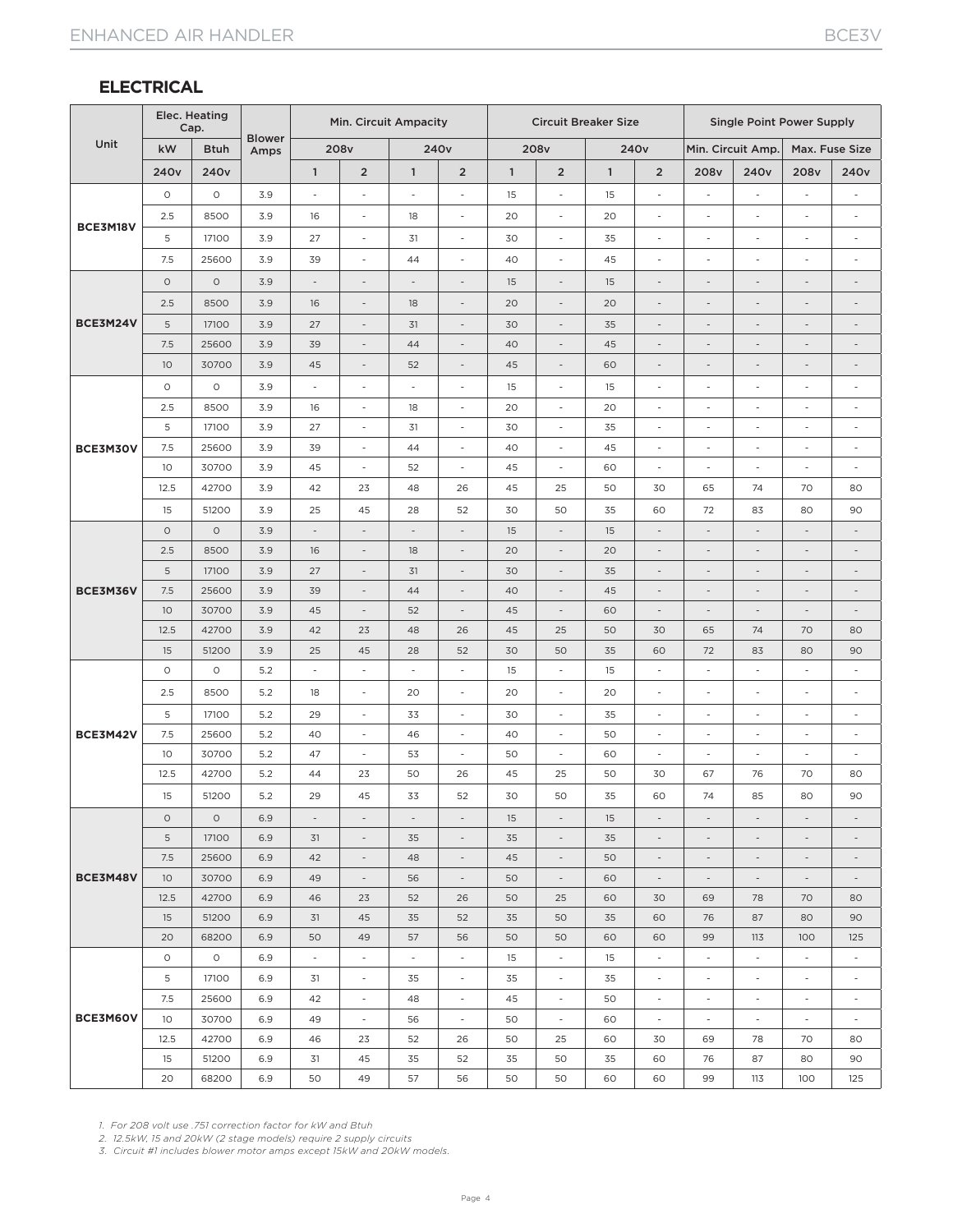### **BCE3M18V BLOWER PERFORMANCE**

0 through 0.80 in. w.g. External Static Pressure Range

|                          |     | <b>Jumper Speed Positions</b> |     |      |                                         |     |     |     |                                          |     |     |      |  |
|--------------------------|-----|-------------------------------|-----|------|-----------------------------------------|-----|-----|-----|------------------------------------------|-----|-----|------|--|
| "ADJUST"<br>Jumper       |     | "HEAT" Speed (W)              |     |      | <b>First Stage "COOL" Speed</b><br>(Y1) |     |     |     | Second Stage "COOL" Speed<br>$(Y1 + Y2)$ |     |     |      |  |
| <b>Setting</b>           |     | າ                             |     |      |                                         |     | 3   | 4   |                                          |     |     |      |  |
|                          | cfm | cfm                           | cfm | cfm  | cfm                                     | cfm | cfm | cfm | cfm                                      | cfm | cfm | cfm  |  |
|                          | 470 | 670                           | 890 | 1080 | 350                                     | 470 | 620 | 760 | 470                                      | 675 | 890 | 1090 |  |
| <b>NORM</b>              | 440 | 615                           | 810 | 1000 | 350                                     | 450 | 560 | 700 | 435                                      | 610 | 815 | 1020 |  |
| $\overline{\phantom{0}}$ | 400 | 560                           | 730 | 910  | 350                                     | 420 | 520 | 650 | 400                                      | 575 | 725 | 915  |  |

NOTES - The effect of static pressure, filter and electric heater resistance is included in the air volumes listed.<br>First stage cooling air volume is 70% of COOL speed setting. Continuous blower speed is approximately 50%

#### **BCE3M18V BLOWER MOTOR WATTS**

**AT "+" (Plus) SETTING ("Adjust" Jumper at "+" Setting)**

| Jumper                 |       |     |     |     | Motor Watts @ Various External Static Pressures - in. wg. |     |     |     |     |
|------------------------|-------|-----|-----|-----|-----------------------------------------------------------|-----|-----|-----|-----|
| <b>Speed Positions</b> |       | 0.1 | 0.2 | 0.3 | 0.4                                                       | 0.5 | 0.6 | 0.7 | 0.8 |
|                        | Tap 1 | 49  | 61  | 83  | 98                                                        | 118 | 128 | 140 | 151 |
| "HEAT"<br><b>Speed</b> | Tap 2 | 109 | 126 | 136 | 152                                                       | 176 | 192 | 213 | 240 |
| (W)                    | Tap 3 | 223 | 239 | 261 | 290                                                       | 311 | 331 | 347 | 366 |
|                        | Tap 4 | 418 | 449 | 471 | 482                                                       | 481 | 486 | 481 | 477 |
| <b>First Stage</b>     | Tap 1 | 25  | 40  | 55  | 69                                                        | 77  | 94  | 109 | 126 |
| "COOL"                 | Tap 2 | 50  | 65  | 74  | 91                                                        | 115 | 128 | 138 | 157 |
| <b>Speed</b>           | Tap 3 | 93  | 107 | 128 | 142                                                       | 155 | 176 | 189 | 226 |
| (Y1)                   | Tap 4 | 155 | 171 | 192 | 206                                                       | 227 | 246 | 266 | 281 |
| <b>Second Stage</b>    | Tap 1 | 48  | 67  | 78  | 96                                                        | 113 | 129 | 137 | 149 |
| "COOL"                 | Tap 2 | 105 | 125 | 140 | 154                                                       | 174 | 194 | 211 | 233 |
| <b>Speed</b>           | Tap 3 | 220 | 242 | 265 | 286                                                       | 301 | 324 | 349 | 368 |
| $(Y1 + Y2)$            | Tap 4 | 414 | 445 | 473 | 489                                                       | 491 | 489 | 480 | 485 |

**AT "NORM" SETTING ("Adjust" Jumper at NORM Setting)**

| Jumper                 |       | Motor Watts @ Various External Static Pressures - in. wg. |     |     |     |     |     |     |     |  |  |  |  |
|------------------------|-------|-----------------------------------------------------------|-----|-----|-----|-----|-----|-----|-----|--|--|--|--|
| <b>Speed Positions</b> |       | 0.1                                                       | 0.2 | O.3 | 0.4 | 0.5 | 0.6 | 0.7 | 0.8 |  |  |  |  |
|                        | Tap 1 | 44                                                        | 60  | 69  | 94  | 104 | 117 | 123 | 139 |  |  |  |  |
| "HEAT"<br><b>Speed</b> | Tap 2 | 86                                                        | 102 | 118 | 129 | 152 | 165 | 204 | 218 |  |  |  |  |
| (W)                    | Tap 3 | 170                                                       | 187 | 208 | 233 | 247 | 270 | 284 | 302 |  |  |  |  |
| Tap 4                  |       | 311                                                       | 332 | 357 | 377 | 407 | 437 | 452 | 474 |  |  |  |  |
| <b>First Stage</b>     | Tap 1 | 25                                                        | 40  | 56  | 68  | 77  | 94  | 110 | 125 |  |  |  |  |
| "COOL"                 | Tap 2 | 40                                                        | 55  | 68  | 81  | 107 | 118 | 133 | 143 |  |  |  |  |
| <b>Speed</b>           | Tap 3 | 71                                                        | 89  | 101 | 120 | 130 | 169 | 180 | 195 |  |  |  |  |
| (Y1)                   | Tap 4 | 124                                                       | 142 | 159 | 175 | 191 | 213 | 234 | 240 |  |  |  |  |
| <b>Second Stage</b>    | Tap 1 | 36                                                        | 52  | 67  | 86  | 100 | 114 | 122 | 140 |  |  |  |  |
| "COOL"                 | Tap 2 | 83                                                        | 97  | 117 | 133 | 149 | 165 | 193 | 214 |  |  |  |  |
| <b>Speed</b>           | Tap 3 | 169                                                       | 188 | 213 | 227 | 250 | 267 | 287 | 308 |  |  |  |  |
| $(Y1 + Y2)$            | Tap 4 | 311                                                       | 332 | 367 | 384 | 409 | 430 | 447 | 465 |  |  |  |  |

| Jumper                 |       |     |     |     | Motor Watts @ Various External Static Pressures - in. wg. |     |     |     |     |
|------------------------|-------|-----|-----|-----|-----------------------------------------------------------|-----|-----|-----|-----|
| <b>Speed Positions</b> |       | O.1 | 0.2 | O.3 | 0.4                                                       | 0.5 | 0.6 | O.7 | 0.8 |
|                        | Tap 1 | 34  | 43  | 60  | 83                                                        | 93  | 101 | 117 | 135 |
| "HEAT"<br>Speed        | Tap 2 | 69  | 85  | 98  | 113                                                       | 130 | 157 | 173 | 188 |
| (W)                    | Tap 3 | 130 | 149 | 162 | 187                                                       | 201 | 222 | 240 | 253 |
| Tap 4                  |       | 231 | 253 | 278 | 289                                                       | 319 | 326 | 352 | 384 |
| <b>First Stage</b>     | Tap 1 | 25  | 40  | 59  | 64                                                        | 72  | 90  | 113 | 120 |
| "COOL"                 | Tap 2 | 30  | 45  | 63  | 82                                                        | 94  | 99  | 122 | 134 |
| <b>Speed</b>           | Tap 3 | 60  | 74  | 86  | 96                                                        | 116 | 146 | 156 | 170 |
| (Y1)                   | Tap 4 | 99  | 120 | 128 | 143                                                       | 166 | 188 | 201 | 240 |
| <b>Second Stage</b>    | Tap 1 | 31  | 42  | 58  | 77                                                        | 92  | 98  | 109 | 128 |
| "COOL"                 | Tap 2 | 66  | 84  | 99  | 111                                                       | 131 | 157 | 175 | 180 |
| <b>Speed</b>           | Tap 3 | 128 | 150 | 166 | 186                                                       | 200 | 222 | 240 | 255 |
| $(Y1 + Y2)$            | Tap 4 | 233 | 255 | 286 | 303                                                       | 320 | 344 | 372 | 386 |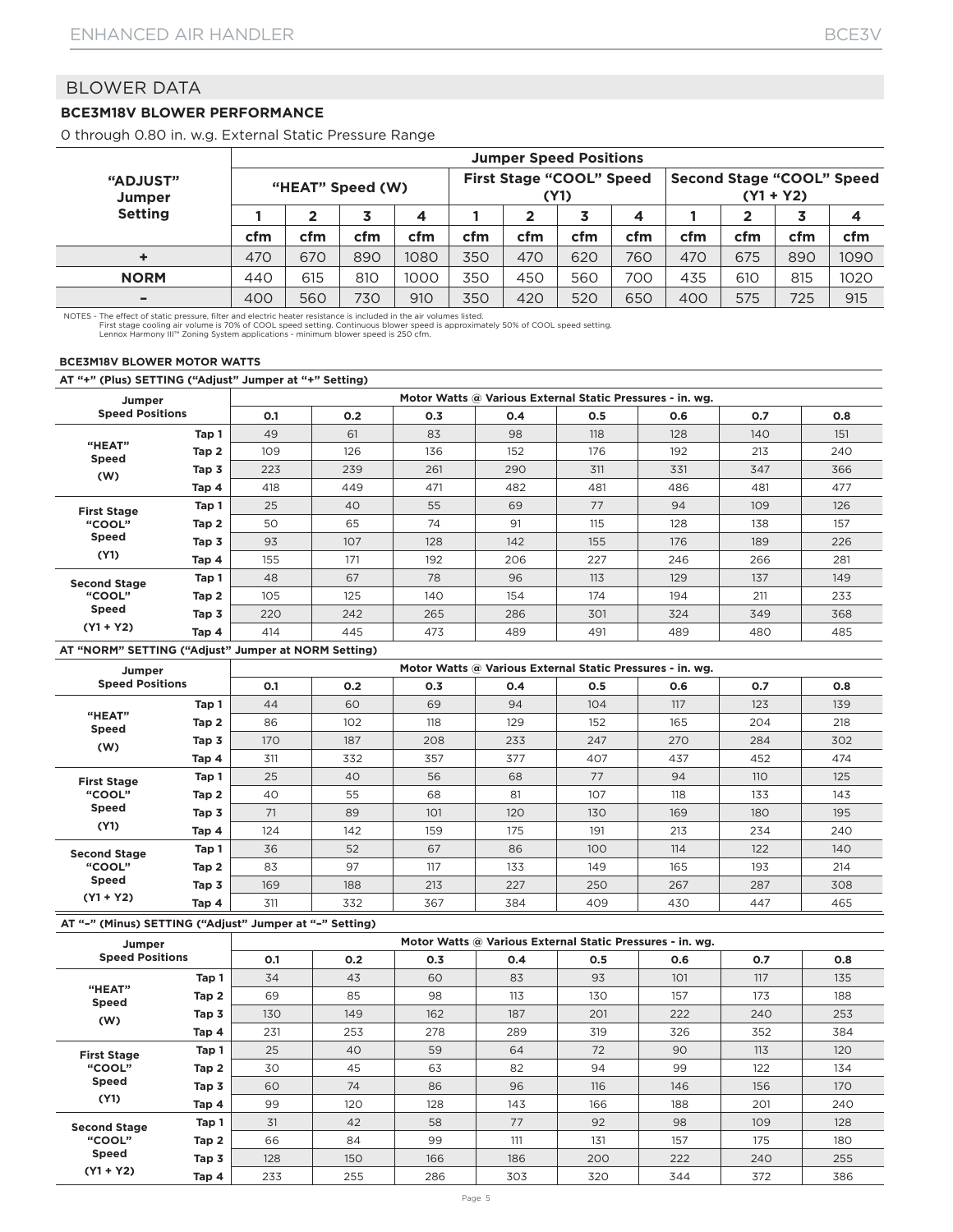#### **BCE3M24V BLOWER PERFORMANCE**

0 through 0.80 in. w.g. External Static Pressure Range

|                          |     | <b>Jumper Speed Positions</b> |     |      |     |                               |     |     |                                     |     |     |      |  |
|--------------------------|-----|-------------------------------|-----|------|-----|-------------------------------|-----|-----|-------------------------------------|-----|-----|------|--|
| <b>"ADJUST"</b>          |     | "HEAT" Speed (W)              |     |      |     | First Stage "COOL" Speed (Y1) |     |     | Second Stage "COOL" Speed (Y1 + Y2) |     |     |      |  |
| Jumper<br><b>Setting</b> |     |                               |     | 4    |     |                               |     | 4   |                                     |     |     |      |  |
|                          | cfm | cfm                           | cfm | cfm  | cfm | cfm                           | cfm | cfm | cfm                                 | cfm | cfm | cfm  |  |
|                          | 470 | 690                           | 900 | 1120 | 350 | 470                           | 625 | 775 | 480                                 | 670 | 890 | 1125 |  |
| <b>NORM</b>              | 430 | 640                           | 810 | 1020 | 330 | 450                           | 580 | 720 | 430                                 | 605 | 820 | 1020 |  |
| $\overline{\phantom{0}}$ | 410 | 550                           | 720 | 900  | 300 | 405                           | 505 | 650 | 390                                 | 545 | 740 | 930  |  |

NOTES - The effect of static pressure, filter and electric heater resistance is included in the air volumes listed.

First stage cooling air volume is 70% of COOL speed setting. Continuous blower speed is approximately 50% of COOL speed setting.<br>Lennox Harmony III™ Zoning System applications - minimum blower speed is 250 cfm.

#### **BCE3M24V BLOWER MOTOR WATTS**

**AT "+" (Plus) SETTING ("Adjust" Jumper at "+" Setting)**

| Jumper                 |       |     | Motor Watts @ Various External Static Pressures - in. wg. |     |     |     |     |     |     |  |  |  |  |  |
|------------------------|-------|-----|-----------------------------------------------------------|-----|-----|-----|-----|-----|-----|--|--|--|--|--|
| <b>Speed Positions</b> |       | O.1 | 0.2                                                       | O.3 | 0.4 | 0.5 | 0.6 | 0.7 | 0.8 |  |  |  |  |  |
|                        | Tap 1 | 49  | 64                                                        | 79  | 94  | 109 | 125 | 141 | 157 |  |  |  |  |  |
| "HEAT"<br><b>Speed</b> | Tap 2 | 66  | 88                                                        | 109 | 131 | 146 | 170 | 188 | 217 |  |  |  |  |  |
| (W)                    | Tap 3 | 145 | 172                                                       | 188 | 217 | 239 | 266 | 289 | 314 |  |  |  |  |  |
|                        | Tap 4 | 271 | 299                                                       | 332 | 362 | 377 | 405 | 421 | 456 |  |  |  |  |  |
| <b>First Stage</b>     | Tap 1 | 15  | 23                                                        | 37  | 52  | 72  | 92  | 101 | 117 |  |  |  |  |  |
| "COOL"                 | Tap 2 | 27  | 52                                                        | 62  | 87  | 113 | 130 | 144 | 159 |  |  |  |  |  |
| <b>Speed</b>           | Tap 3 | 66  | 82                                                        | 101 | 123 | 138 | 158 | 185 | 217 |  |  |  |  |  |
| (Y1)                   | Tap 4 | 105 | 123                                                       | 148 | 170 | 187 | 211 | 232 | 262 |  |  |  |  |  |
| <b>Second Stage</b>    | Tap 1 | 45  | 62                                                        | 75  | 90  | 104 | 118 | 137 | 153 |  |  |  |  |  |
| "COOL"                 | Tap 2 | 64  | 86                                                        | 111 | 129 | 148 | 168 | 198 | 228 |  |  |  |  |  |
| <b>Speed</b>           | Tap 3 | 146 | 174                                                       | 195 | 217 | 242 | 263 | 291 | 316 |  |  |  |  |  |
| $(Y1 + Y2)$            | Tap 4 | 274 | 289                                                       | 325 | 362 | 367 | 407 | 434 | 466 |  |  |  |  |  |

#### **AT "NORM" SETTING ("Adjust" Jumper at NORM Setting)**

| Jumper                 |       |     |     | Motor Watts @ Various External Static Pressures - in. wg. |     |     |     |     |     |
|------------------------|-------|-----|-----|-----------------------------------------------------------|-----|-----|-----|-----|-----|
| <b>Speed Positions</b> |       | 0.1 | 0.2 | 0.3                                                       | 0.4 | 0.5 | 0.6 | O.7 | 0.8 |
|                        | Tap 1 | 30  | 43  | 59                                                        | 76  | 96  | 112 | 124 | 145 |
| "HEAT"<br>Speed        | Tap 2 | 52  | 75  | 88                                                        | 111 | 131 | 151 | 181 | 209 |
| (W)                    | Tap 3 | 111 | 135 | 157                                                       | 177 | 198 | 224 | 250 | 264 |
|                        | Tap 4 |     | 231 | 259                                                       | 278 | 308 | 324 | 356 | 381 |
| <b>First Stage</b>     | Tap 1 | 12  | 20  | 30                                                        | 45  | 64  | 84  | 110 | 119 |
| "COOL"                 | Tap 2 | 25  | 46  | 60                                                        | 81  | 99  | 113 | 136 | 150 |
| <b>Speed</b>           | Tap 3 | 45  | 59  | 85                                                        | 96  | 115 | 144 | 170 | 189 |
| (Y1)                   | Tap 4 | 75  | 97  | 122                                                       | 144 | 161 | 183 | 206 | 226 |
| <b>Second Stage</b>    | Tap 1 | 31  | 44  | 60                                                        | 77  | 94  | 111 | 120 | 139 |
| "COOL"                 | Tap 2 | 50  | 74  | 92                                                        | 108 | 129 | 151 | 174 | 206 |
| <b>Speed</b>           | Tap 3 | 115 | 134 | 159                                                       | 180 | 206 | 228 | 249 | 267 |
| $(Y1 + Y2)$            | Tap 4 | 210 | 232 | 267                                                       | 284 | 309 | 335 | 364 | 384 |

| Jumper                 |       |     |     |     | Motor Watts @ Various External Static Pressures - in. wg. |     |     |     |     |
|------------------------|-------|-----|-----|-----|-----------------------------------------------------------|-----|-----|-----|-----|
| <b>Speed Positions</b> |       | 0.1 | 0.2 | 0.3 | 0.4                                                       | 0.5 | 0.6 | 0.7 | 0.8 |
|                        | Tap 1 | 22  | 30  | 45  | 62                                                        | 84  | 106 | 117 | 130 |
| "HEAT"<br><b>Speed</b> | Tap 2 | 44  | 57  | 80  | 98                                                        | 114 | 139 | 173 | 183 |
| (W)                    | Tap 3 | 87  | 108 | 122 | 149                                                       | 170 | 181 | 207 | 228 |
|                        | Tap 4 | 153 | 180 | 202 | 232                                                       | 239 | 275 | 301 | 320 |
| <b>First Stage</b>     | Tap 1 | 8   | 15  | 26  | 41                                                        | 59  | 74  | 98  | 112 |
| "COOL"                 | Tap 2 | 23  | 44  | 59  | 75                                                        | 91  | 104 | 122 | 140 |
| <b>Speed</b>           | Tap 3 | 29  | 48  | 69  | 89                                                        | 119 | 128 | 142 | 178 |
| (Y1)                   | Tap 4 | 58  | 77  | 97  | 118                                                       | 136 | 155 | 180 | 216 |
| <b>Second Stage</b>    | Tap 1 | 22  | 30  | 45  | 61                                                        | 83  | 96  | 116 | 128 |
| "COOL"                 | Tap 2 | 41  | 58  | 80  | 99                                                        | 114 | 146 | 170 | 189 |
| <b>Speed</b>           | Tap 3 | 81  | 103 | 125 | 150                                                       | 170 | 188 | 209 | 232 |
| $(Y1 + Y2)$            | Tap 4 | 150 | 176 | 201 | 222                                                       | 245 | 272 | 291 | 320 |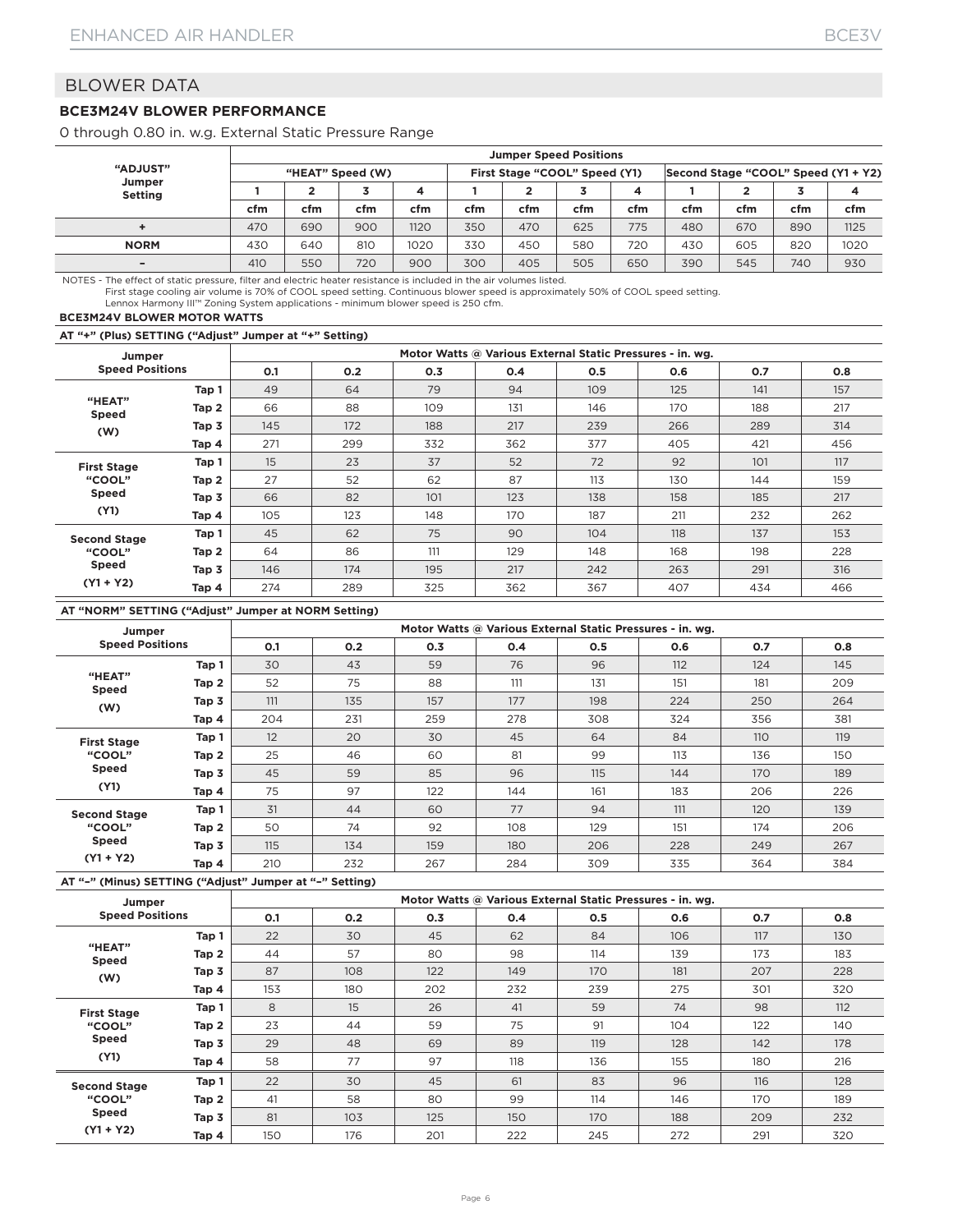#### **BCE3M30V BLOWER PERFORMANCE**

0 through 0.80 in. w.g. External Static Pressure Range

|                          |     | <b>Jumper Speed Positions</b> |                  |      |                               |     |     |     |     |                                     |      |      |  |
|--------------------------|-----|-------------------------------|------------------|------|-------------------------------|-----|-----|-----|-----|-------------------------------------|------|------|--|
| <b>"ADJUST"</b>          |     |                               | "HEAT" Speed (W) |      | First Stage "COOL" Speed (Y1) |     |     |     |     | Second Stage "COOL" Speed (Y1 + Y2) |      |      |  |
| Jumper<br><b>Setting</b> |     |                               |                  |      |                               |     |     | 4   |     |                                     |      |      |  |
|                          | cfm | cfm                           | cfm              | cfm  | cfm                           | cfm | cfm | cfm | cfm | cfm                                 | cfm  | cfm  |  |
|                          | 650 | 900                           | 1100             | 1320 | 430                           | 600 | 740 | 920 | 650 | 875                                 | 1100 | 1330 |  |
| <b>NORM</b>              | 590 | 795                           | 1000             | 1200 | 390                           | 550 | 680 | 830 | 580 | 800                                 | 1000 | 1200 |  |
|                          | 520 | 730                           | 895              | 1075 | 340                           | 475 | 620 | 750 | 500 | 700                                 | 900  | 1090 |  |

NOTES - The effect of static pressure, filter and electric heater resistance is included in the air volumes listed.

First stage cooling air volume is 70% of COOL speed setting. Continuous blower speed is approximately 50% of COOL speed setting.<br>Lennox Harmony III™ Zoning System applications - minimum blower speed is 250 cfm.

#### **BCE3M30V BLOWER MOTOR WATTS**

**AT "+" (Plus) SETTING ("Adjust" Jumper at "+" Setting)**

| Jumper                 |       |     |     | Motor Watts @ Various External Static Pressures - in. wg. |     |     |     |     |     |
|------------------------|-------|-----|-----|-----------------------------------------------------------|-----|-----|-----|-----|-----|
| <b>Speed Positions</b> |       | O.1 | 0.2 | 0.3                                                       | 0.4 | 0.5 | 0.6 | O.7 | 0.8 |
|                        | Tap 1 | 45  | 75  | 97                                                        | 116 | 139 | 156 | 180 | 197 |
| "HEAT"<br><b>Speed</b> | Tap 2 | 113 | 137 | 164                                                       | 189 | 210 | 232 | 258 | 285 |
| (W)                    | Tap 3 | 198 | 228 | 261                                                       | 275 | 313 | 348 | 373 | 409 |
|                        | Tap 4 | 321 | 358 | 387                                                       | 417 | 456 | 493 | 523 | 513 |
| <b>First Stage</b>     | Tap 1 | 23  | 43  | 63                                                        | 73  | 87  | 107 | 129 | 143 |
| "COOL"                 | Tap 2 | 39  | 65  | 105                                                       | 110 | 126 | 144 | 155 | 169 |
| <b>Speed</b>           | Tap 3 | 73  | 101 | 126                                                       | 144 | 160 | 192 | 213 | 232 |
| (Y1)                   | Tap 4 | 117 | 140 | 170                                                       | 197 | 219 | 245 | 268 | 297 |
| <b>Second Stage</b>    | Tap 1 | 42  | 75  | 97                                                        | 119 | 139 | 153 | 173 | 189 |
| "COOL"                 | Tap 2 | 113 | 138 | 161                                                       | 187 | 206 | 230 | 255 | 291 |
| <b>Speed</b>           | Tap 3 | 197 | 216 | 241                                                       | 283 | 309 | 343 | 371 | 397 |
| $(Y1 + Y2)$            | Tap 4 | 323 | 350 | 386                                                       | 421 | 458 | 476 | 519 | 510 |

#### **AT "NORM" SETTING ("Adjust" Jumper at NORM Setting)**

| Jumper                 |       |     |     | Motor Watts @ Various External Static Pressures - in. wg. |     |     |     |     |     |
|------------------------|-------|-----|-----|-----------------------------------------------------------|-----|-----|-----|-----|-----|
| <b>Speed Positions</b> |       | 0.1 | 0.2 | 0.3                                                       | 0.4 | 0.5 | 0.6 | O.7 | 0.8 |
|                        | Tap 1 | 33  | 58  | 85                                                        | 109 | 123 | 141 | 158 | 173 |
| "HEAT"<br><b>Speed</b> | Tap 2 | 86  | 109 | 141                                                       | 161 | 175 | 198 | 228 | 258 |
| (W)                    | Tap 3 | 150 | 180 | 210                                                       | 240 | 267 | 294 | 312 | 341 |
|                        | Tap 4 | 252 | 274 | 294                                                       | 333 | 375 | 398 | 432 | 467 |
| <b>First Stage</b>     | Tap 1 | 18  | 30  | 44                                                        | 64  | 86  | 104 | 116 | 139 |
| "COOL"                 | Tap 2 | 29  | 56  | 71                                                        | 90  | 110 | 125 | 139 | 157 |
| <b>Speed</b>           | Tap 3 | 55  | 84  | 106                                                       | 124 | 147 | 173 | 188 | 206 |
| (Y1)                   | Tap 4 | 95  | 122 | 144                                                       | 172 | 191 | 214 | 246 | 270 |
| <b>Second Stage</b>    | Tap 1 | 37  | 55  | 79                                                        | 98  | 120 | 141 | 155 | 171 |
| "COOL"                 | Tap 2 | 85  | 107 | 134                                                       | 155 | 176 | 198 | 228 | 251 |
| <b>Speed</b>           | Tap 3 | 151 | 170 | 201                                                       | 229 | 255 | 279 | 311 | 340 |
| $(Y1 + Y2)$            | Tap 4 | 249 | 276 | 304                                                       | 338 | 371 | 405 | 442 | 465 |

#### **AT "–" (Minus) SETTING ("Adjust" Jumper at "–" Setting)**

| Jumper                 |       |     |     |     | Motor Watts @ Various External Static Pressures - in. wg. |     |     |     |     |
|------------------------|-------|-----|-----|-----|-----------------------------------------------------------|-----|-----|-----|-----|
| <b>Speed Positions</b> |       | O.1 | 0.2 | 0.3 | 0.4                                                       | 0.5 | 0.6 | O.7 | 0.8 |
|                        | Tap 1 | 27  | 52  | 70  | 92                                                        | 110 | 124 | 135 | 157 |
| "HEAT"<br><b>Speed</b> | Tap 2 | 68  | 93  | 111 | 129                                                       | 152 | 182 | 199 | 215 |
| (W)                    | Tap 3 | 113 | 139 | 168 | 179                                                       | 205 | 238 | 261 | 299 |
|                        | Tap 4 | 185 | 207 | 231 | 273                                                       | 290 | 321 | 347 | 382 |
| <b>First Stage</b>     | Tap 1 | 15  | 26  | 40  | 59                                                        | 78  | 99  | 109 | 127 |
| "COOL"                 | Tap 2 | 23  | 42  | 63  | 82                                                        | 92  | 110 | 130 | 150 |
| <b>Speed</b>           | Tap 3 | 45  | 68  | 91  | 110                                                       | 134 | 154 | 165 | 178 |
| (Y1)                   | Tap 4 | 71  | 104 | 121 | 144                                                       | 163 | 190 | 220 | 237 |
| <b>Second Stage</b>    | Tap 1 | 26  | 49  | 64  | 83                                                        | 108 | 125 | 134 | 149 |
| "COOL"                 | Tap 2 | 60  | 88  | 116 | 131                                                       | 151 | 182 | 197 | 208 |
| <b>Speed</b>           | Tap 3 | 115 | 135 | 162 | 192                                                       | 212 | 240 | 268 | 287 |
| $(Y1 + Y2)$            | Tap 4 | 186 | 211 | 236 | 268                                                       | 304 | 328 | 346 | 380 |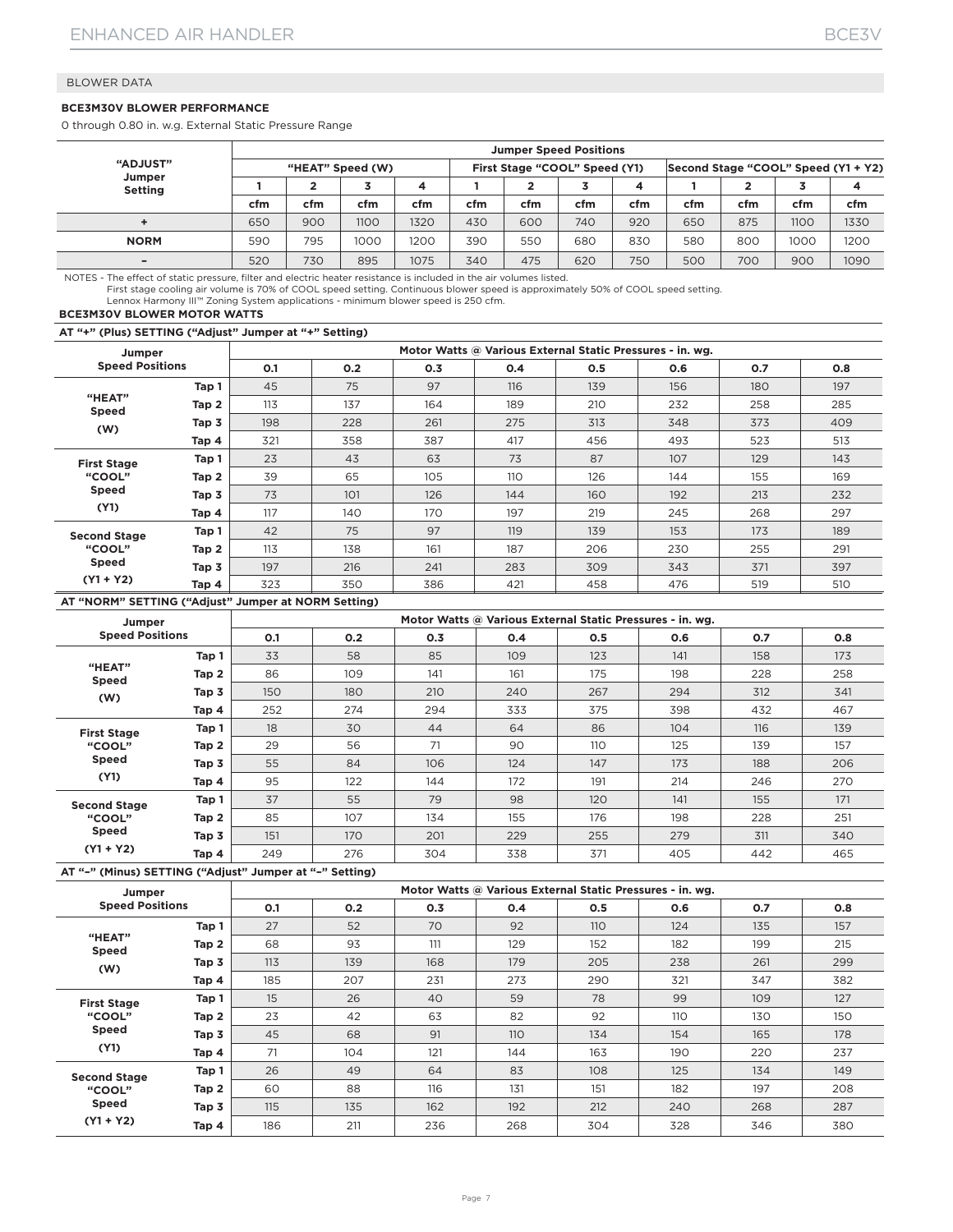#### **BCE3M36V PERFORMANCE**

0 through 0.80 in. w.g. External Static Pressure Range

| "ADJUST"<br>Jumper<br><b>Setting</b> |     | <b>Jumper Speed Positions</b> |                  |      |     |                               |     |      |     |                                     |      |      |  |
|--------------------------------------|-----|-------------------------------|------------------|------|-----|-------------------------------|-----|------|-----|-------------------------------------|------|------|--|
|                                      |     |                               | "HEAT" Speed (W) |      |     | First Stage "COOL" Speed (Y1) |     |      |     | Second Stage "COOL" Speed (Y1 + Y2) |      |      |  |
|                                      |     |                               |                  |      |     |                               |     | 4    |     |                                     |      |      |  |
|                                      | cfm | cfm                           | cfm              | cfm  | cfm | cfm                           | cfm | cfm  | cfm | cfm                                 | cfm  | cfm  |  |
|                                      | 880 | 1115                          | 1345             | 1435 | 615 | 770                           | 930 | 1090 | 880 | 1110                                | 1340 | 1435 |  |
| <b>NORM</b>                          | 800 | 1010                          | 1215             | 1425 | 555 | 695                           | 845 | 990  | 795 | 1005                                | 1215 | 1420 |  |
|                                      | 715 | 905                           | 1095             | 1275 | 505 | 625                           | 755 | 885  | 715 | 905                                 | 1090 | 1280 |  |

NOTES - The effect of static pressure, filter and electric heater resistance is included in the air volumes listed.

First stage cooling air volume is 70% of COOL speed setting. Continuous blower speed is approximately 50% of COOL speed setting. Lennox Harmony III™ Zoning System applications - minimum blower speed is 250 cfm.

#### **BCE3M36V BLOWER MOTOR WATTS**

**AT "+" (Plus) SETTING ("Adjust" Jumper at "+" Setting)**

|                        | Jumper |     |     |     | Motor Watts @ Various External Static Pressures - in. wg. |     |     |     |     |
|------------------------|--------|-----|-----|-----|-----------------------------------------------------------|-----|-----|-----|-----|
| <b>Speed Positions</b> |        | 0.1 | 0.2 | 0.3 | 0.4                                                       | 0.5 | 0.6 | 0.7 | 0.8 |
|                        | Tap 1  | 111 | 130 | 151 | 175                                                       | 198 | 218 | 241 | 263 |
| "HEAT"<br><b>Speed</b> | Tap 2  | 190 | 215 | 242 | 272                                                       | 297 | 327 | 354 | 379 |
| (W)                    | Tap 3  | 310 | 339 | 374 | 409                                                       | 442 | 474 | 505 | 512 |
|                        | Tap 4  | 491 | 520 | 512 | 511                                                       | 515 | 518 | 515 | 512 |
| <b>First Stage</b>     | Tap 1  | 55  | 71  | 88  | 107                                                       | 124 | 140 | 156 | 171 |
| "COOL"                 | Tap 2  | 84  | 101 | 120 | 143                                                       | 162 | 182 | 202 | 220 |
| <b>Speed</b>           | Tap 3  | 124 | 145 | 167 | 193                                                       | 215 | 237 | 259 | 283 |
| (Y1)                   | Tap 4  | 180 | 204 | 231 | 258                                                       | 283 | 310 | 338 | 363 |
| <b>Second Stage</b>    | Tap 1  | 110 | 130 | 151 | 176                                                       | 198 | 218 | 240 | 262 |
| "COOL"                 | Tap 2  | 190 | 213 | 240 | 269                                                       | 297 | 324 | 351 | 374 |
| <b>Speed</b>           | Tap 3  | 311 | 339 | 373 | 407                                                       | 440 | 472 | 503 | 512 |
| $(Y1 + Y2)$            | Tap 4  | 487 | 521 | 514 | 513                                                       | 516 | 519 | 517 | 514 |

#### **AT "NORM" SETTING ("Adjust" Jumper at NORM Setting)**

| Jumper                 |       |     |     | Motor Watts @ Various External Static Pressures - in. wg. |     |     |     |     |     |
|------------------------|-------|-----|-----|-----------------------------------------------------------|-----|-----|-----|-----|-----|
| <b>Speed Positions</b> |       | 0.1 | 0.2 | 0.3                                                       | 0.4 | 0.5 | 0.6 | 0.7 | 0.8 |
|                        | Tap 1 | 90  | 108 | 127                                                       | 151 | 170 | 192 | 211 | 229 |
| "HEAT"<br><b>Speed</b> | Tap 2 | 151 | 171 | 195                                                       | 223 | 247 | 271 | 294 | 318 |
| (W)                    | Tap 3 | 236 | 264 | 294                                                       | 327 | 356 | 384 | 415 | 445 |
|                        | Tap 4 | 370 | 400 | 436                                                       | 473 | 509 | 518 | 515 | 512 |
| <b>First Stage</b>     | Tap 1 | 46  | 61  | 78                                                        | 95  | 112 | 126 | 140 | 155 |
| "COOL"                 | Tap 2 | 71  | 85  | 104                                                       | 124 | 143 | 161 | 178 | 196 |
| <b>Speed</b>           | Tap 3 | 101 | 119 | 140                                                       | 163 | 185 | 206 | 227 | 247 |
| (Y1)                   | Tap 4 | 141 | 162 | 187                                                       | 213 | 239 | 258 | 280 | 309 |
| <b>Second Stage</b>    | Tap 1 | 91  | 108 | 128                                                       | 151 | 171 | 191 | 212 | 230 |
| "COOL"                 | Tap 2 | 148 | 171 | 196                                                       | 223 | 247 | 273 | 297 | 318 |
| <b>Speed</b>           | Tap 3 | 241 | 265 | 295                                                       | 327 | 356 | 384 | 413 | 443 |
| $(Y1 + Y2)$            | Tap 4 | 369 | 396 | 432                                                       | 472 | 508 | 519 | 516 | 513 |

| Jumper                 |       |     |     | Motor Watts @ Various External Static Pressures - in. wg. |     |     |     |     |     |
|------------------------|-------|-----|-----|-----------------------------------------------------------|-----|-----|-----|-----|-----|
| <b>Speed Positions</b> |       | 0.1 | 0.2 | 0.3                                                       | 0.4 | 0.5 | 0.6 | 0.7 | 0.8 |
|                        | Tap 1 | 73  | 89  | 108                                                       | 128 | 148 | 165 | 184 | 202 |
| "HEAT"<br><b>Speed</b> | Tap 2 | 116 | 136 | 159                                                       | 184 | 207 | 228 | 251 | 272 |
| (W)                    | Tap 3 | 184 | 206 | 232                                                       | 261 | 288 | 315 | 340 | 366 |
|                        | Tap 4 | 274 | 298 | 332                                                       | 366 | 397 | 427 | 457 | 484 |
| <b>First Stage</b>     | Tap 1 | 40  | 54  | 69                                                        | 86  | 101 | 115 | 128 | 142 |
| "COOL"                 | Tap 2 | 57  | 72  | 90                                                        | 109 | 126 | 143 | 159 | 174 |
| <b>Speed</b>           | Tap 3 | 81  | 98  | 117                                                       | 139 | 158 | 177 | 196 | 215 |
| (Y1)                   | Tap 4 | 111 | 131 | 152                                                       | 177 | 200 | 220 | 242 | 264 |
| <b>Second Stage</b>    | Tap 1 | 73  | 89  | 109                                                       | 129 | 149 | 167 | 184 | 203 |
| "COOL"                 | Tap 2 | 118 | 137 | 159                                                       | 183 | 208 | 228 | 250 | 272 |
| <b>Speed</b>           | Tap 3 | 181 | 203 | 230                                                       | 259 | 284 | 311 | 339 | 363 |
| $(Y1 + Y2)$            | Tap 4 | 272 | 298 | 332                                                       | 366 | 397 | 428 | 458 | 490 |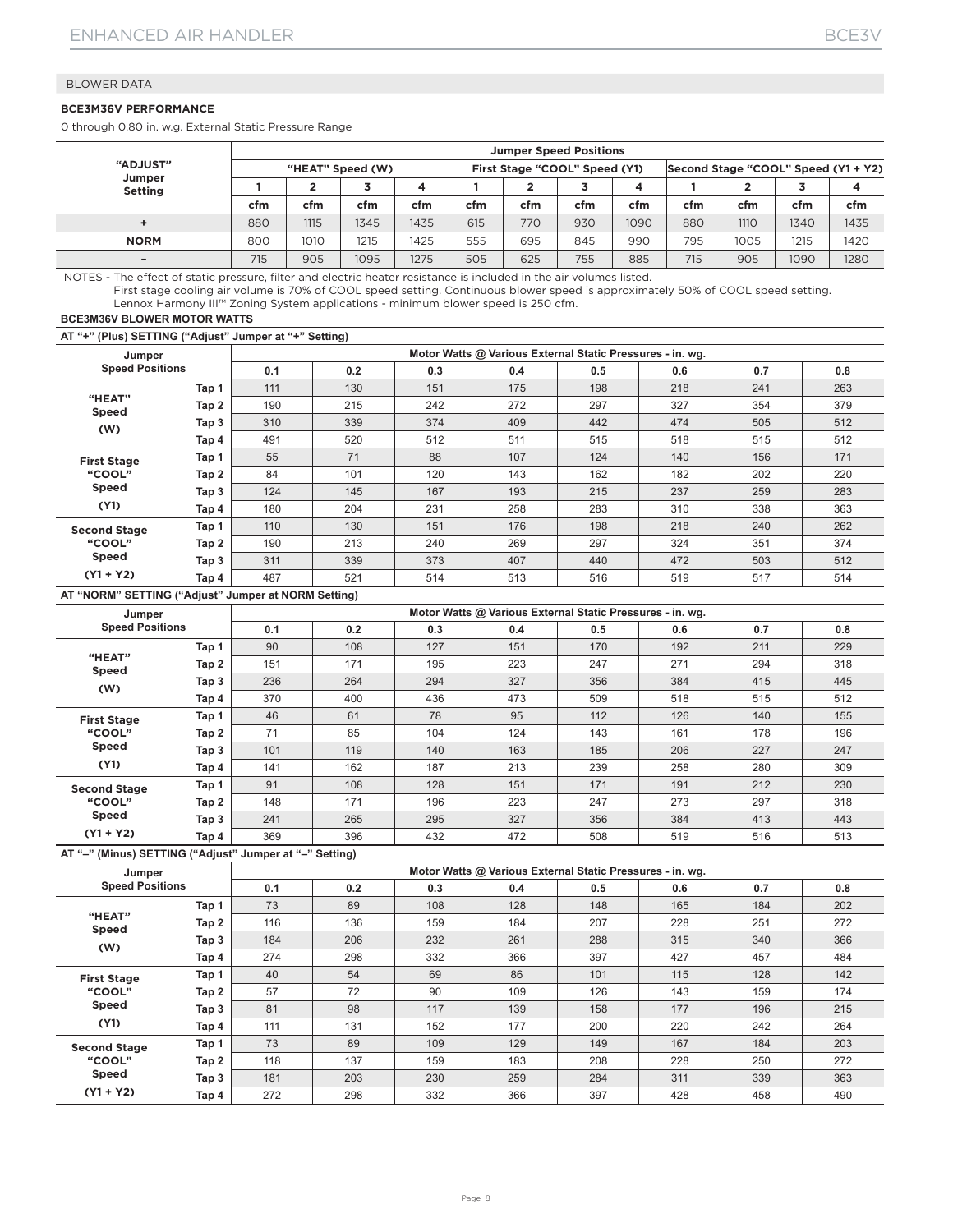#### **BCE3M42V BLOWER PERFORMANCE**

0 through 0.80 in. w.g. External Static Pressure Range

|                          |      | <b>Jumper Speed Positions</b> |                  |      |     |     |                               |      |      |                                     |      |      |  |
|--------------------------|------|-------------------------------|------------------|------|-----|-----|-------------------------------|------|------|-------------------------------------|------|------|--|
| <b>"ADJUST"</b>          |      |                               | "HEAT" Speed (W) |      |     |     | First Stage "COOL" Speed (Y1) |      |      | Second Stage "COOL" Speed (Y1 + Y2) |      |      |  |
| Jumper<br><b>Setting</b> |      |                               |                  | 4    |     |     |                               | 4    |      |                                     |      | 4    |  |
|                          | cfm  | cfm                           | cfm              | cfm  | cfm | cfm | cfm                           | cfm  | cfm  | cfm                                 | cfm  | cfm  |  |
|                          | 1115 | 1345                          | 1560             | 1800 | 800 | 960 | 1120                          | 1265 | 1130 | 1360                                | 1580 | 1800 |  |
| <b>NORM</b>              | 1025 | 1215                          | 1415             | 1630 | 730 | 870 | 1020                          | 1150 | 1040 | 1240                                | 1450 | 1640 |  |
|                          | 925  | <b>1110</b>                   | 1280             | 1460 | 650 | 790 | 915                           | 1050 | 950  | 1120                                | 1290 | 1470 |  |

NOTES - The effect of static pressure, filter and electric heater resistance is included in the air volumes listed. First stage cooling air volume is 70% of COOL speed setting. Continuous blower speed is approximately 50% of COOL speed setting. Lennox Harmony III™ Zoning System applications - minimum blower speed is 450 cfm.

#### **BCE3M42V BLOWER MOTOR WATTS**

**AT "+" (Plus) SETTING ("Adjust" Jumper at "+" Setting)**

| Jumper                 |       |     |     |     | Motor Watts @ Various External Static Pressures - in. wg. |     |     |     |     |
|------------------------|-------|-----|-----|-----|-----------------------------------------------------------|-----|-----|-----|-----|
| <b>Speed Positions</b> |       | 0.1 | 0.2 | 0.3 | 0.4                                                       | 0.5 | 0.6 | 0.7 | 0.8 |
|                        | Tap 1 | 107 | 125 | 152 | 179                                                       | 197 | 231 | 251 | 277 |
| "HEAT"<br><b>Speed</b> | Tap 2 | 153 | 185 | 216 | 238                                                       | 264 | 300 | 325 | 353 |
| (W)                    | Tap 3 | 234 | 270 | 313 | 334                                                       | 372 | 406 | 431 | 472 |
|                        | Tap 4 | 343 | 379 | 414 | 449                                                       | 492 | 536 | 579 | 611 |
| <b>First Stage</b>     | Tap 1 | 50  | 66  | 83  | 100                                                       | 127 | 146 | 164 | 185 |
| "COOL"                 | Tap 2 | 73  | 92  | 113 | 136                                                       | 155 | 175 | 207 | 221 |
| <b>Speed</b>           | Tap 3 | 98  | 121 | 148 | 172                                                       | 196 | 214 | 240 | 268 |
| (Y1)                   | Tap 4 | 133 | 161 | 190 | 217                                                       | 242 | 268 | 295 | 325 |
| <b>Second Stage</b>    | Tap 1 | 108 | 132 | 162 | 181                                                       | 203 | 227 | 254 | 280 |
| "COOL"                 | Tap 2 | 159 | 181 | 219 | 243                                                       | 273 | 303 | 336 | 364 |
| <b>Speed</b>           | Tap 3 | 234 | 267 | 303 | 333                                                       | 367 | 410 | 440 | 477 |
| $(Y1 + Y2)$            | Tap 4 | 354 | 392 | 431 | 463                                                       | 503 | 544 | 586 | 623 |

#### **AT "NORM" SETTING ("Adjust" Jumper at NORM Setting)**

| Jumper                 |       |     |     | Motor Watts @ Various External Static Pressures - in. wg. |     |     |     |     |     |
|------------------------|-------|-----|-----|-----------------------------------------------------------|-----|-----|-----|-----|-----|
| <b>Speed Positions</b> |       | 0.1 | 0.2 | 0.3                                                       | 0.4 | 0.5 | 0.6 | 0.7 | 0.8 |
|                        | Tap 1 | 86  | 107 | 132                                                       | 149 | 171 | 196 | 220 | 246 |
| "HEAT"<br><b>Speed</b> | Tap 2 | 119 | 146 | 174                                                       | 201 | 219 | 255 | 276 | 307 |
| (W)                    | Tap 3 | 181 | 208 | 240                                                       | 271 | 298 | 336 | 369 | 392 |
|                        | Tap 4 | 271 | 305 | 339                                                       | 376 | 402 | 440 | 473 | 516 |
| <b>First Stage</b>     | Tap 1 | 44  | 56  | 76                                                        | 90  | 112 | 132 | 150 | 172 |
| "COOL"                 | Tap 2 | 56  | 77  | 96                                                        | 110 | 136 | 161 | 186 | 209 |
| <b>Speed</b>           | Tap 3 | 82  | 110 | 131                                                       | 151 | 175 | 192 | 222 | 244 |
| (Y1)                   | Tap 4 | 106 | 134 | 155                                                       | 188 | 205 | 233 | 261 | 279 |
| <b>Second Stage</b>    | Tap 1 | 85  | 106 | 132                                                       | 153 | 177 | 197 | 219 | 245 |
| "COOL"                 | Tap 2 | 128 | 151 | 180                                                       | 202 | 232 | 261 | 279 | 308 |
| <b>Speed</b>           | Tap 3 | 184 | 211 | 247                                                       | 273 | 307 | 331 | 365 | 397 |
| $(Y1 + Y2)$            | Tap 4 | 264 | 297 | 337                                                       | 372 | 403 | 439 | 483 | 503 |

| Jumper                 |       |     |     |     | Motor Watts @ Various External Static Pressures - in. wg. |     |     |     |     |
|------------------------|-------|-----|-----|-----|-----------------------------------------------------------|-----|-----|-----|-----|
| <b>Speed Positions</b> |       | 0.1 | 0.2 | 0.3 | 0.4                                                       | 0.5 | 0.6 | 0.7 | 0.8 |
|                        | Tap 1 | 73  | 88  | 109 | 134                                                       | 145 | 175 | 199 | 217 |
| "HEAT"<br><b>Speed</b> | Tap 2 | 98  | 125 | 148 | 176                                                       | 198 | 220 | 239 | 268 |
| (W)                    | Tap 3 | 138 | 167 | 195 | 218                                                       | 247 | 275 | 306 | 324 |
|                        | Tap 4 | 198 | 223 | 262 | 297                                                       | 328 | 364 | 376 | 422 |
| <b>First Stage</b>     | Tap 1 | 39  | 45  | 63  | 88                                                        | 104 | 126 | 142 | 156 |
| "COOL"                 | Tap 2 | 49  | 66  | 84  | 102                                                       | 123 | 147 | 161 | 189 |
| <b>Speed</b>           | Tap 3 | 68  | 91  | 112 | 125                                                       | 146 | 174 | 195 | 217 |
| (Y1)                   | Tap 4 | 86  | 111 | 131 | 153                                                       | 177 | 197 | 223 | 248 |
| <b>Second Stage</b>    | Tap 1 | 64  | 87  | 108 | 132                                                       | 155 | 171 | 195 | 221 |
| "COOL"                 | Tap 2 | 105 | 127 | 154 | 177                                                       | 201 | 225 | 250 | 270 |
| Speed                  | Tap 3 | 138 | 166 | 195 | 220                                                       | 253 | 275 | 306 | 336 |
| $(Y1 + Y2)$            | Tap 4 | 197 | 229 | 263 | 291                                                       | 316 | 362 | 389 | 419 |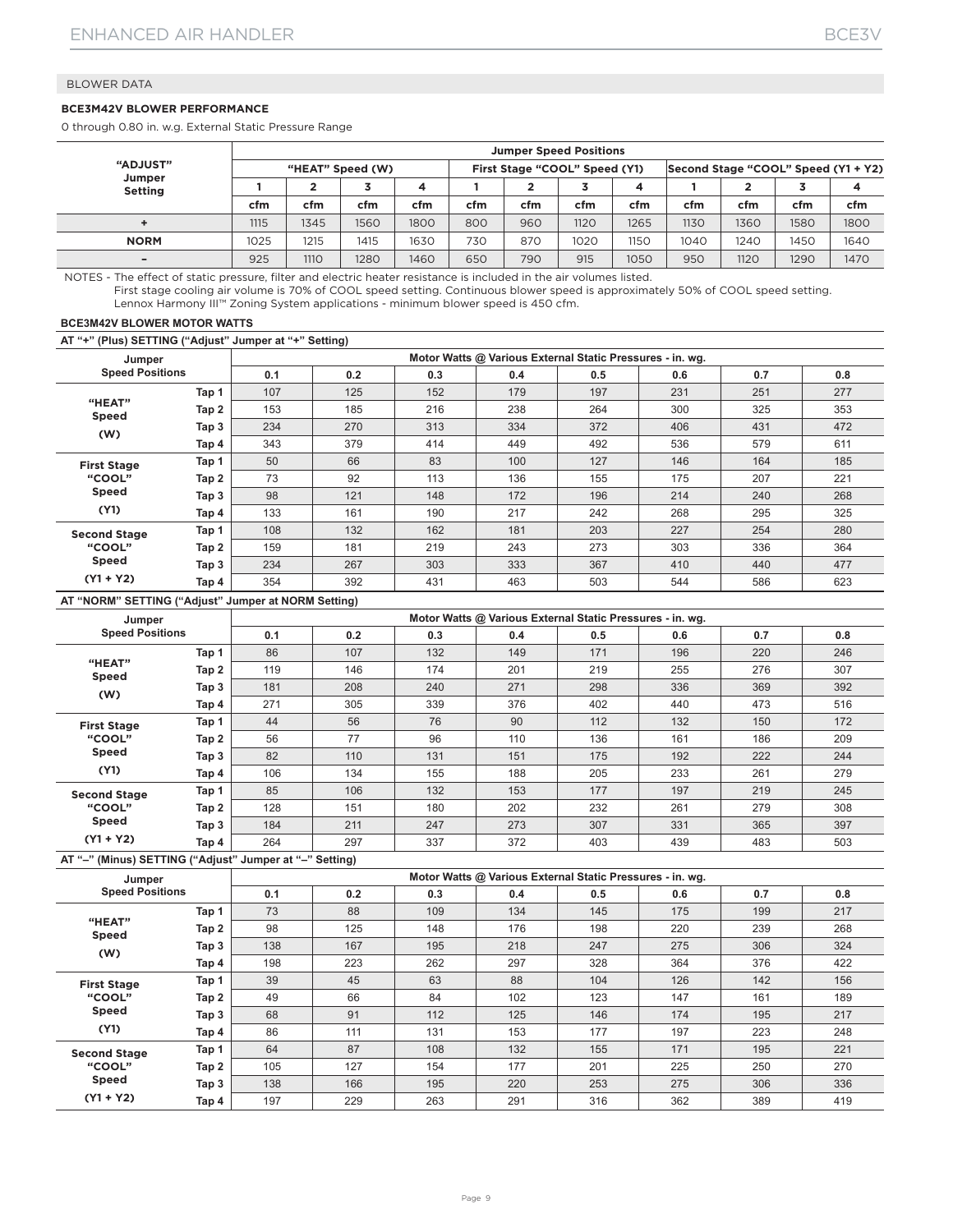#### **BCE3M48V BLOWER PERFORMANCE**

0 through 0.80 in. w.g. External Static Pressure Range

|                          | <b>Jumper Speed Positions</b> |      |      |      |                               |      |      |      |                                     |      |      |      |
|--------------------------|-------------------------------|------|------|------|-------------------------------|------|------|------|-------------------------------------|------|------|------|
| "ADJUST"                 | "HEAT" Speed (W)              |      |      |      | First Stage "COOL" Speed (Y1) |      |      |      | Second Stage "COOL" Speed (Y1 + Y2) |      |      |      |
| Jumper<br><b>Setting</b> |                               |      |      | 4    |                               |      |      | 4    |                                     |      |      |      |
|                          | cfm                           | cfm  | cfm  | cfm  | cfm                           | cfm  | cfm  | cfm  | cfm                                 | cfm  | cfm  | cfm  |
|                          | 1450                          | 1670 | 1880 | 2340 | 1050                          | 1200 | 1340 | 1650 | 1440                                | 1670 | 1950 | 2340 |
| <b>NORM</b>              | 1340                          | 1520 | 1730 | 2100 | 950                           | 1100 | 1230 | 1520 | 1325                                | 1530 | 740  | 2150 |
| $\overline{\phantom{0}}$ | 1210                          | 1390 | 1570 | 1915 | 850                           | 1000 | 1110 | 1375 | 1200                                | 1380 | 1600 | 1950 |

NOTES - The effect of static pressure, filter and electric heater resistance is included in the air volumes listed.

First stage cooling air volume is 70% of COOL speed setting. Continuous blower speed is approximately 50% of COOL speed setting. Lennox Harmony III™ Zoning System applications - minimum blower speed is 450 cfm.

#### **BCE3M48V BLOWER MOTOR WATTS**

#### **AT "+" (Plus) SETTING ("Adjust" Jumper at "+" Setting)**

| Jumper                 |       |     |     |     |     | Motor Watts @ Various External Static Pressures - in. wg. |     |       |     |
|------------------------|-------|-----|-----|-----|-----|-----------------------------------------------------------|-----|-------|-----|
| <b>Speed Positions</b> |       | 0.1 | 0.2 | O.3 | 0.4 | 0.5                                                       | 0.6 | O.7   | 0.8 |
|                        | Tap 1 | 196 | 222 | 269 | 295 | 334                                                       | 363 | 386   | 429 |
| "HEAT"<br><b>Speed</b> | Tap 2 | 282 | 317 | 373 | 403 | 440                                                       | 486 | 512   | 545 |
| (W)                    | Tap 3 | 409 | 442 | 484 | 528 | 582                                                       | 619 | 661   | 714 |
|                        | Tap 4 | 824 | 851 | 891 | 936 | 1,024                                                     | 980 | 1.000 | 993 |
| <b>First Stage</b>     | Tap 1 | 91  | 116 | 146 | 166 | 189                                                       | 213 | 243   | 267 |
| "COOL"                 | Tap 2 | 110 | 148 | 173 | 205 | 232                                                       | 261 | 280   | 309 |
| <b>Speed</b>           | Tap 3 | 160 | 201 | 227 | 253 | 286                                                       | 316 | 348   | 374 |
| (Y1)                   | Tap 4 | 270 | 314 | 358 | 397 | 440                                                       | 476 | 516   | 536 |
| <b>Second Stage</b>    | Tap 1 | 200 | 231 | 265 | 298 | 337                                                       | 354 | 383   | 425 |
| "COOL"                 | Tap 2 | 293 | 333 | 380 | 421 | 448                                                       | 487 | 519   | 560 |
| <b>Speed</b>           | Tap 3 | 403 | 441 | 489 | 546 | 589                                                       | 639 | 678   | 717 |
| $(Y1 + Y2)$            | Tap 4 | 778 | 806 | 896 | 943 | 1.000                                                     | 999 | 981   | 986 |

**AT "NORM" SETTING ("Adjust" Jumper at NORM Setting)**

| Jumper                 |       |     |     |     |     | Motor Watts @ Various External Static Pressures - in. wg. |     |     |     |
|------------------------|-------|-----|-----|-----|-----|-----------------------------------------------------------|-----|-----|-----|
| <b>Speed Positions</b> |       | 0.1 | 0.2 | 0.3 | 0.4 | 0.5                                                       | 0.6 | 0.7 | 0.8 |
|                        | Tap 1 | 151 | 185 | 215 | 251 | 283                                                       | 316 | 347 | 369 |
| "HEAT"<br><b>Speed</b> | Tap 2 | 219 | 258 | 300 | 328 | 371                                                       | 407 | 439 | 473 |
| (W)                    | Tap 3 | 315 | 360 | 414 | 450 | 489                                                       | 523 | 562 | 607 |
|                        | Tap 4 | 572 | 604 | 690 | 732 | 774                                                       | 826 | 856 | 913 |
| <b>First Stage</b>     | Tap 1 | 76  | 99  | 121 | 139 | 165                                                       | 199 | 221 | 243 |
| "COOL"                 | Tap 2 | 106 | 124 | 150 | 172 | 199                                                       | 226 | 255 | 279 |
| <b>Speed</b>           | Tap 3 | 125 | 162 | 195 | 222 | 255                                                       | 281 | 306 | 330 |
| (Y1)                   | Tap 4 | 223 | 247 | 299 | 317 | 353                                                       | 390 | 430 | 458 |
| <b>Second Stage</b>    | Tap 1 | 147 | 188 | 222 | 250 | 281                                                       | 309 | 340 | 367 |
| "COOL"                 | Tap 2 | 224 | 274 | 306 | 347 | 374                                                       | 415 | 441 | 482 |
| <b>Speed</b>           | Tap 3 | 301 | 347 | 399 | 443 | 470                                                       | 525 | 550 | 597 |
| $(Y1 + Y2)$            | Tap 4 | 581 | 629 | 678 | 742 | 795                                                       | 843 | 900 | 959 |

| Jumper                 |       |     |     |     | Motor Watts @ Various External Static Pressures - in. wg. |     |     |     |     |
|------------------------|-------|-----|-----|-----|-----------------------------------------------------------|-----|-----|-----|-----|
| <b>Speed Positions</b> |       | 0.1 | 0.2 | 0.3 | 0.4                                                       | 0.5 | 0.6 | 0.7 | 0.8 |
|                        | Tap 1 | 115 | 154 | 183 | 209                                                       | 230 | 264 | 283 | 318 |
| "HEAT"<br><b>Speed</b> | Tap 2 | 170 | 210 | 238 | 269                                                       | 307 | 340 | 363 | 397 |
| (W)                    | Tap 3 | 238 | 282 | 321 | 352                                                       | 394 | 416 | 455 | 496 |
|                        | Tap 4 | 416 | 469 | 522 | 569                                                       | 609 | 648 | 695 | 741 |
| <b>First Stage</b>     | Tap 1 | 58  | 82  | 101 | 126                                                       | 144 | 168 | 196 | 231 |
| "COOL"                 | Tap 2 | 80  | 110 | 139 | 151                                                       | 178 | 201 | 225 | 258 |
| <b>Speed</b>           | Tap 3 | 99  | 129 | 154 | 180                                                       | 205 | 227 | 258 | 290 |
| (Y1)                   | Tap 4 | 179 | 218 | 248 | 284                                                       | 308 | 349 | 377 | 394 |
| <b>Second Stage</b>    | Tap 1 | 115 | 153 | 178 | 204                                                       | 234 | 258 | 285 | 306 |
| "COOL"                 | Tap 2 | 175 | 214 | 244 | 271                                                       | 310 | 340 | 370 | 398 |
| <b>Speed</b>           | Tap 3 | 244 | 285 | 338 | 372                                                       | 408 | 429 | 467 | 501 |
| $(Y1 + Y2)$            | Tap 4 | 421 | 461 | 520 | 563                                                       | 619 | 665 | 700 | 748 |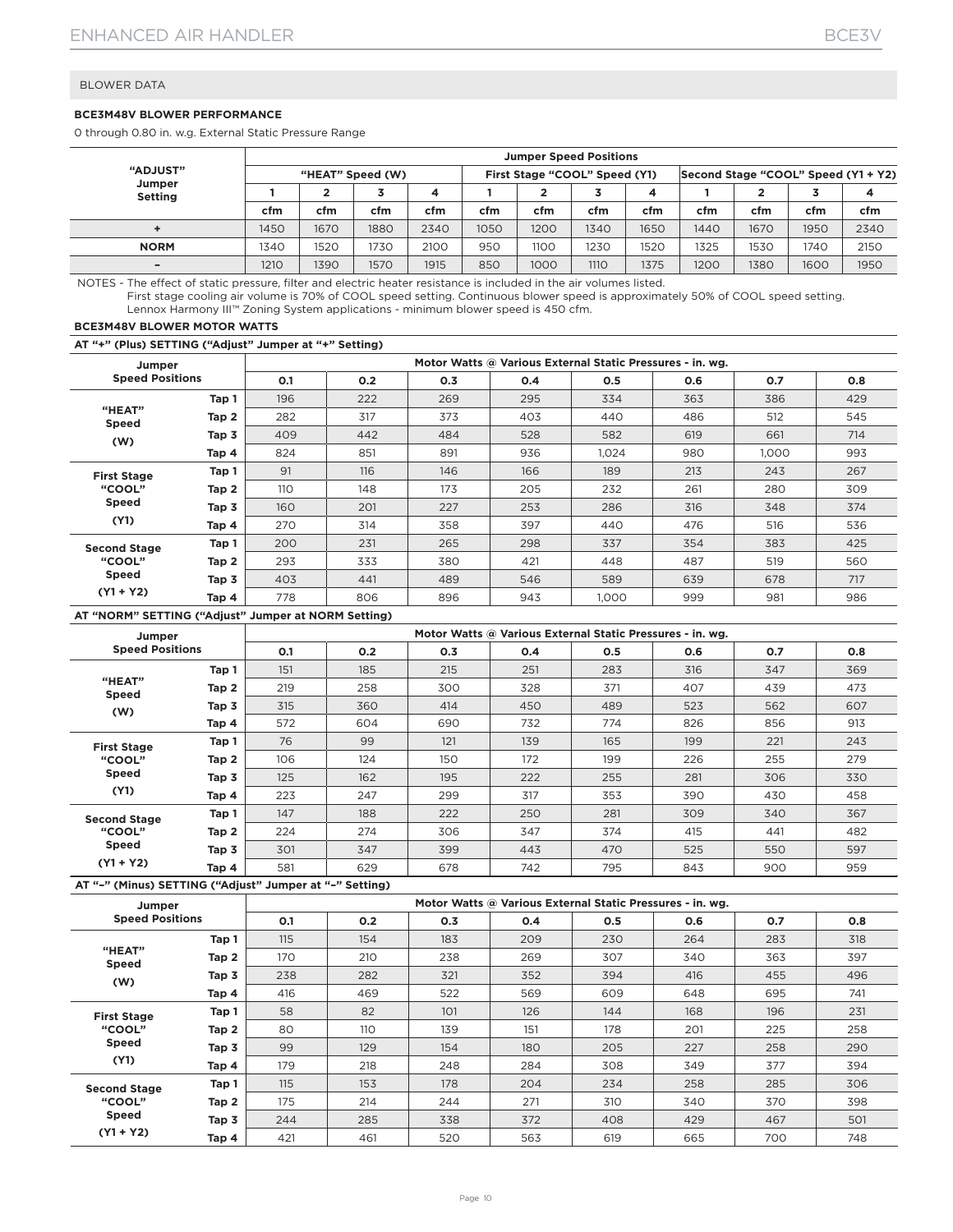#### **BCE3M60V BLOWER PERFORMANCE**

0 through 0.80 in. w.g. External Static Pressure Range

|                          | <b>Jumper Speed Positions</b> |      |      |      |      |                               |      |      |      |                                     |      |      |  |
|--------------------------|-------------------------------|------|------|------|------|-------------------------------|------|------|------|-------------------------------------|------|------|--|
| <b>"ADJUST"</b>          | "HEAT" Speed (W)              |      |      |      |      | First Stage "COOL" Speed (Y1) |      |      |      | Second Stage "COOL" Speed (Y1 + Y2) |      |      |  |
| Jumper<br><b>Setting</b> |                               |      |      |      |      |                               |      | 4    |      |                                     |      |      |  |
|                          | cfm                           | cfm  | cfm  | cfm  | cfm  | cfm                           | cfm  | cfm  | cfm  | cfm                                 | cfm  | cfm  |  |
|                          | 1700                          | 1930 | 2120 | 2275 | 1225 | 1410                          | 1530 | 1690 | 1720 | 1930                                | 2140 | 2270 |  |
| <b>NORM</b>              | 1570                          | 1760 | 1925 | 2100 | 1120 | 1260                          | 1400 | 1540 | 1580 | 1765                                | 1970 | 2100 |  |
|                          | 1420                          | 1595 | 1760 | 1920 | 1015 | 1160                          | 1275 | 1390 | 1430 | 1625                                | 1780 | 1890 |  |

NOTES - The effect of static pressure, filter and electric heater resistance is included in the air volumes listed. First stage cooling air volume is 70% of COOL speed setting. Continuous blower speed is approximately 50% of COOL speed setting. Lennox Harmony III™ Zoning System applications - minimum blower speed is 450 cfm.

#### **BCE3M60V BLOWER MOTOR WATTS**

**AT "+" (Plus) SETTING ("Adjust" Jumper at "+" Setting)**

| Jumper                 |       |     |     |     |     | Motor Watts @ Various External Static Pressures - in. wg. |     |     |     |
|------------------------|-------|-----|-----|-----|-----|-----------------------------------------------------------|-----|-----|-----|
| <b>Speed Positions</b> |       | O.1 | 0.2 | 0.3 | 0.4 | 0.5                                                       | 0.6 | 0.7 | 0.8 |
|                        | Tap 1 | 309 | 354 | 391 | 431 | 463                                                       | 507 | 545 | 564 |
| "HEAT"<br><b>Speed</b> | Tap 2 | 456 | 503 | 556 | 600 | 642                                                       | 682 | 718 | 744 |
| (W)                    | Tap 3 | 612 | 672 | 732 | 783 | 819                                                       | 874 | 918 | 949 |
|                        | Tap 4 | 812 | 859 | 917 | 972 | 988                                                       | 981 | 947 | 939 |
| <b>First Stage</b>     | Tap 1 | 125 | 151 | 187 | 216 | 237                                                       | 276 | 312 | 359 |
| "COOL"                 | Tap 2 | 170 | 210 | 243 | 277 | 307                                                       | 342 | 371 | 410 |
| <b>Speed</b>           | Tap 3 | 234 | 271 | 307 | 342 | 385                                                       | 408 | 440 | 470 |
| (Y1)                   | Tap 4 | 301 | 348 | 386 | 422 | 460                                                       | 489 | 532 | 561 |
| <b>Second Stage</b>    | Tap 1 | 313 | 363 | 409 | 429 | 484                                                       | 509 | 553 | 594 |
| "COOL"                 | Tap 2 | 461 | 510 | 552 | 602 | 633                                                       | 677 | 731 | 750 |
| <b>Speed</b>           | Tap 3 | 607 | 660 | 713 | 765 | 802                                                       | 857 | 891 | 937 |
| $(Y1 + Y2)$            | Tap 4 | 778 | 834 | 898 | 943 | 1.005                                                     | 968 | 949 | 950 |

#### **AT "NORM" SETTING ("Adjust" Jumper at NORM Setting)**

| Jumper                 |       | Motor Watts @ Various External Static Pressures - in. wg. |     |     |     |     |     |     |     |  |  |  |  |
|------------------------|-------|-----------------------------------------------------------|-----|-----|-----|-----|-----|-----|-----|--|--|--|--|
| <b>Speed Positions</b> |       | 0.1                                                       | 0.2 | 0.3 | 0.4 | 0.5 | 0.6 | 0.7 | 0.8 |  |  |  |  |
|                        | Tap 1 | 234                                                       | 274 | 315 | 353 | 385 | 417 | 451 | 490 |  |  |  |  |
| "HEAT"<br><b>Speed</b> | Tap 2 | 331                                                       | 387 | 412 | 473 | 515 | 545 | 571 | 617 |  |  |  |  |
| (W)                    | Tap 3 | 477                                                       | 508 | 561 | 611 | 649 | 693 | 717 | 765 |  |  |  |  |
|                        | Tap 4 | 593                                                       | 631 | 703 | 751 | 821 | 833 | 875 | 930 |  |  |  |  |
| <b>First Stage</b>     | Tap 1 | 98                                                        | 127 | 150 | 172 | 178 | 244 | 285 | 316 |  |  |  |  |
| "COOL"                 | Tap 2 | 124                                                       | 162 | 186 | 228 | 247 | 287 | 330 | 373 |  |  |  |  |
| <b>Speed</b>           | Tap 3 | 175                                                       | 207 | 246 | 280 | 310 | 338 | 374 | 427 |  |  |  |  |
| (Y1)                   | Tap 4 | 224                                                       | 270 | 306 | 342 | 368 | 416 | 467 | 467 |  |  |  |  |
| <b>Second Stage</b>    | Tap 1 | 246                                                       | 289 | 330 | 363 | 400 | 428 | 472 | 512 |  |  |  |  |
| "COOL"                 | Tap 2 | 358                                                       | 399 | 442 | 467 | 503 | 559 | 601 | 633 |  |  |  |  |
| <b>Speed</b>           | Tap 3 | 490                                                       | 546 | 584 | 636 | 671 | 680 | 765 | 806 |  |  |  |  |
| $(Y1 + Y2)$            | Tap 4 | 568                                                       | 623 | 674 | 732 | 787 | 838 | 878 | 925 |  |  |  |  |

| Jumper                 |       |     |     |     | Motor Watts @ Various External Static Pressures - in. wg. |     |     |     |     |
|------------------------|-------|-----|-----|-----|-----------------------------------------------------------|-----|-----|-----|-----|
| <b>Speed Positions</b> |       | 0.1 | 0.2 | 0.3 | 0.4                                                       | 0.5 | 0.6 | 0.7 | 0.8 |
|                        | Tap 1 | 177 | 215 | 249 | 289                                                       | 312 | 349 | 389 | 411 |
| "HEAT"<br><b>Speed</b> | Tap 2 | 260 | 293 | 340 | 369                                                       | 409 | 438 | 486 | 518 |
| (W)                    | Tap 3 | 349 | 389 | 446 | 476                                                       | 513 | 558 | 587 | 633 |
|                        | Tap 4 | 436 | 498 | 528 | 592                                                       | 635 | 658 | 702 | 737 |
| <b>First Stage</b>     | Tap 1 | 64  | 86  | 123 | 157                                                       | 189 | 219 | 250 | 278 |
| "COOL"                 | Tap 2 | 101 | 137 | 159 | 189                                                       | 228 | 278 | 288 | 328 |
| <b>Speed</b>           | Tap 3 | 136 | 165 | 194 | 219                                                       | 259 | 297 | 316 | 374 |
| (Y1)                   | Tap 4 | 171 | 211 | 240 | 278                                                       | 308 | 334 | 367 | 402 |
| <b>Second Stage</b>    | Tap 1 | 200 | 231 | 259 | 294                                                       | 319 | 365 | 385 | 436 |
| "COOL"<br><b>Speed</b> | Tap 2 | 265 | 300 | 349 | 384                                                       | 414 | 458 | 496 | 531 |
|                        | Tap 3 | 357 | 398 | 442 | 487                                                       | 527 | 563 | 604 | 637 |
| $(Y1 + Y2)$            | Tap 4 | 429 | 485 | 531 | 573                                                       | 605 | 664 | 686 | 740 |